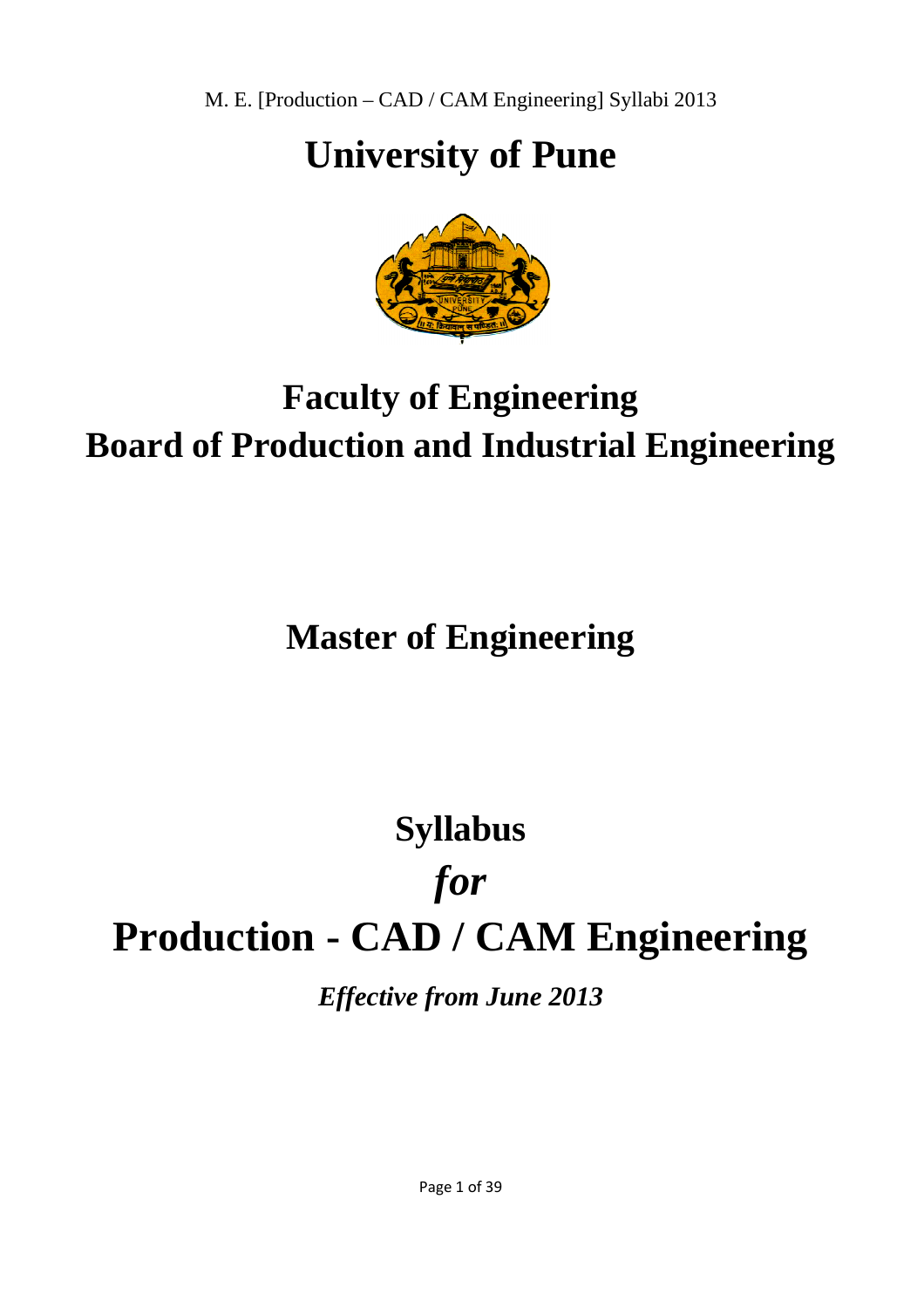#### **UNIVERSITY OF PUNE COURSE STRUCTURE FOR M.E.CAD/CAM (2013 Course) Semester I**

| Code   | <b>Subject</b>    | <b>Teaching</b><br><b>Scheme</b> | <b>Examination Scheme</b> |                 |    |                     |              |                |
|--------|-------------------|----------------------------------|---------------------------|-----------------|----|---------------------|--------------|----------------|
|        |                   | Lecture /                        | <b>Paper Assessment</b>   |                 | TW | Oral/               | <b>Total</b> |                |
|        |                   | <b>Practical</b>                 | In-                       | End-            |    | <b>Presentation</b> |              |                |
|        |                   |                                  | <b>Semester</b>           | <b>Semester</b> |    |                     |              |                |
| 511301 | Computer aided    | 4                                | 50                        | 50              |    |                     | 100          | $\overline{4}$ |
|        | design            |                                  |                           |                 |    |                     |              |                |
| 511302 | Computer aided    | $\overline{4}$                   | 50                        | 50              |    |                     | 100          | $\overline{4}$ |
|        | Manufacturing     |                                  |                           |                 |    |                     |              |                |
| 511303 | Advanced          | 4                                | 50                        | 50              | ۰  |                     | 100          | $\overline{4}$ |
|        | Mathematics and   |                                  |                           |                 |    |                     |              |                |
|        | <b>Statistics</b> |                                  |                           |                 |    |                     |              |                |
| 511304 | Design of         | $\overline{4}$                   | 50                        | 50              |    |                     | 100          | $\overline{4}$ |
|        | Experiments &     |                                  |                           |                 |    |                     |              |                |
|        | Research          |                                  |                           |                 |    |                     |              |                |
|        | Methodology       |                                  |                           |                 |    |                     |              |                |
| 511305 | Elective I        | 5                                | 50                        | 50              |    |                     | 100          | 5              |
| 511306 | Lab Practice I    | 4                                | $\qquad \qquad -$         |                 | 50 | 50                  | 100          | $\overline{4}$ |
|        | <b>Total</b>      | 25                               | 250                       | 250             | 50 | 50                  | 600          | 25             |

## **M.E. CAD/CAM (2013 Course) Semester II**

| Code   | <b>Subject</b>        | <b>Teaching</b><br><b>Scheme</b> | <b>Examination Scheme</b> |                         |                          |                          |              | <b>Credits</b> |
|--------|-----------------------|----------------------------------|---------------------------|-------------------------|--------------------------|--------------------------|--------------|----------------|
|        |                       | Lecture /                        |                           | <b>Paper Assessment</b> |                          | Oral/                    | <b>Total</b> |                |
|        |                       | <b>Practical</b>                 | In-                       | End-                    |                          | <b>Presentation</b>      |              |                |
|        |                       |                                  | <b>Semester</b>           | <b>Semester</b>         |                          |                          |              |                |
| 511307 | Computer              | 4                                | 50                        | 50                      |                          | $\overline{\phantom{a}}$ | 100          | 4              |
|        | integrated            |                                  |                           |                         |                          |                          |              |                |
|        | manufacturing         |                                  |                           |                         |                          |                          |              |                |
| 511308 | <b>Finite Element</b> | 4                                | 50                        | 50                      |                          | $\overline{\phantom{a}}$ | 100          | 4              |
|        | Analysis              |                                  |                           |                         |                          |                          |              |                |
| 511309 | Optimization          | 4                                | 50                        | 50                      |                          | $\overline{\phantom{a}}$ | 100          | 4              |
|        | Techniques            |                                  |                           |                         |                          |                          |              |                |
| 511310 | Elective II           | 5                                | 50                        | 50                      | $\overline{\phantom{a}}$ | $\overline{\phantom{a}}$ | 100          | 5              |
| 511311 | Lab Practice II       | 4                                | -                         |                         | 50                       | 50                       | 100          | 4              |
| 511312 | Seminar I             | $\overline{4}$                   |                           |                         | 50                       | 50                       | 100          | $\overline{4}$ |
|        | <b>Total</b>          | 25                               | <b>200</b>                | 200                     | 100                      | <b>100</b>               | 600          | 25             |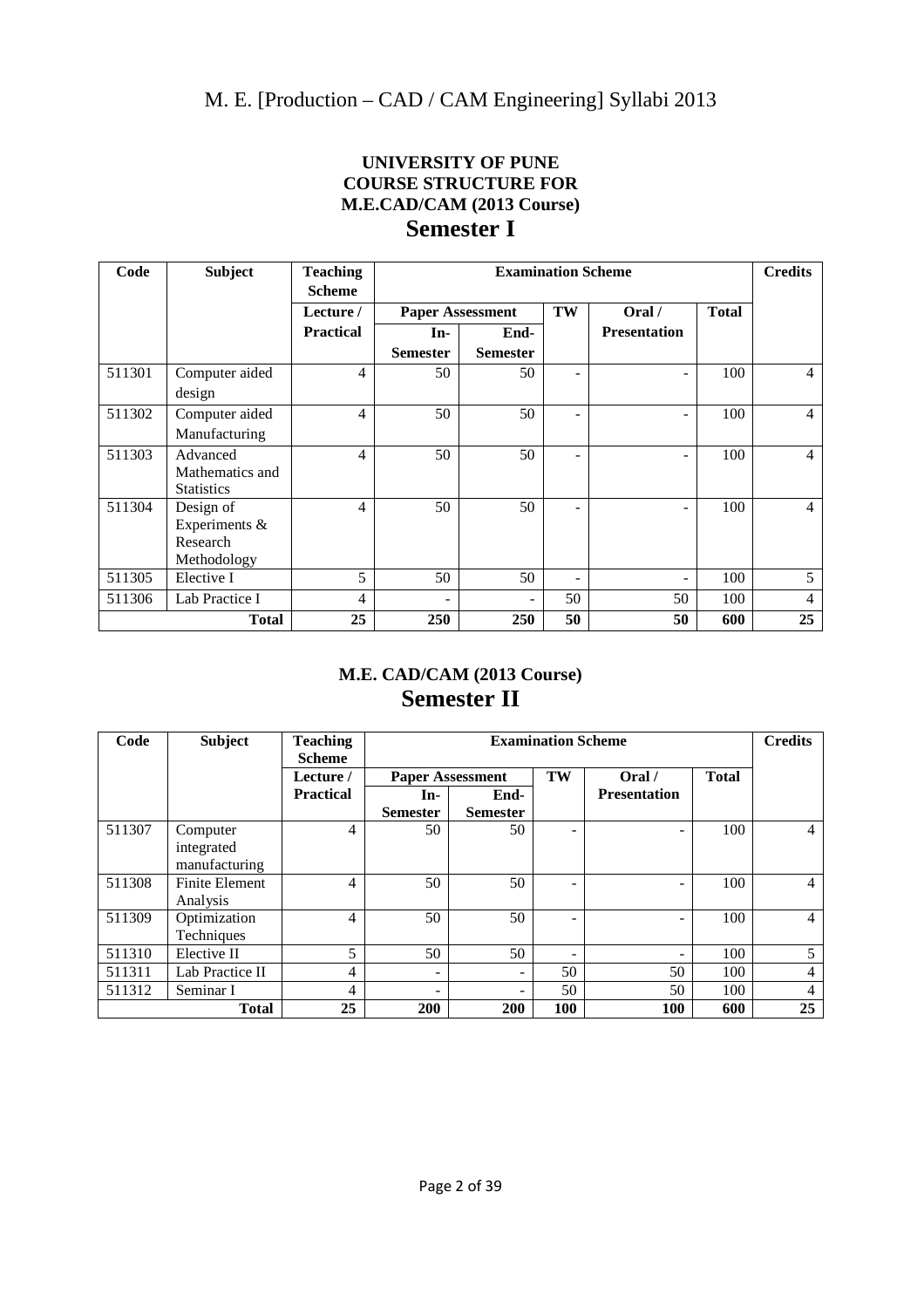| Code   | <b>Subject</b>         | <b>Teaching</b><br><b>Scheme</b> | <b>Examination Scheme</b> |                          |     |                              |              | <b>Credits</b> |
|--------|------------------------|----------------------------------|---------------------------|--------------------------|-----|------------------------------|--------------|----------------|
|        |                        | Lecture /                        | Paper                     |                          | TW  | Oral/                        | <b>Total</b> |                |
|        |                        | <b>Practical</b>                 | In-                       | End-                     |     | <b>Presentation</b>          |              |                |
|        |                        |                                  | <b>Semester</b>           | <b>Semester</b>          |     |                              |              |                |
| 511313 | Advanced               | 4                                | 50                        | 50                       |     |                              | 100          | 4              |
|        | <b>Stress Analysis</b> |                                  |                           |                          |     |                              |              |                |
| 511314 | Computer               | 4                                | 50                        | 50                       |     | -                            | 100          | 4              |
|        | aided                  |                                  |                           |                          |     |                              |              |                |
|        | Production             |                                  |                           |                          |     |                              |              |                |
|        | planning.              |                                  |                           |                          |     |                              |              |                |
| 511315 | Elective III           | 5                                | 50                        | 50                       | Ξ.  | $\qquad \qquad \blacksquare$ | 100          | 5              |
| 511316 | Seminar II             | 4                                |                           | $\overline{\phantom{a}}$ | 50  | 50                           | 100          | 4              |
| 511317 | Project Work           | 8                                |                           | $\overline{\phantom{0}}$ | 50  | 50                           | 100          | 8              |
|        | Stage I                |                                  |                           |                          |     |                              |              |                |
|        | <b>Total</b>           | 25                               | 150                       | 150                      | 100 | 100                          | 500          | 25             |

## **M.E. CAD/CAM (2013 Course) Semester III**

## **M.E. CAD/CAM (2013 Course) Semester IV**

| Code         | <b>Subject</b> | <b>Teaching</b><br><b>Scheme</b> | <b>Examination Scheme</b> |                 |            |                     |              | <b>Credits</b> |
|--------------|----------------|----------------------------------|---------------------------|-----------------|------------|---------------------|--------------|----------------|
|              |                | Lecture /                        | Paper                     |                 | TW         | Oral/               | <b>Total</b> |                |
|              |                | <b>Practical</b>                 | In-                       | End-            |            | <b>Presentation</b> |              |                |
|              |                |                                  | <b>Semester</b>           | <b>Semester</b> |            |                     |              |                |
| 511318       | Seminar III    |                                  | $\overline{\phantom{a}}$  |                 | 50         | 50                  | 100          |                |
| 511319       | Project Work   | 20                               | -                         |                 | 150        | 50                  | 200          | 20             |
|              | Stage II       |                                  |                           |                 |            |                     |              |                |
| <b>Total</b> |                | 25                               |                           |                 | <b>200</b> | 100                 | 300          | 25             |

#### **Elective I**

- a) Computational Fluid Dynamics
- b) Concurrent Product Design
- c) Industrial Robotics and Artificial Intelligence
- d) Advanced Mechatronics

#### **Elective II**

- a) Manufacturing System Design
- b) Rapid Prototyping
- $\overrightarrow{c}$  Product Life Cycle Management
- d) CAD/CAM/CAE Software Development

#### **Elective III (Open Elective)**

- a) Tribology and Surface Engineering
- b) Advanced Material and Processing
- c) Energy Resource Management
- d) Quality and Reliability Engineering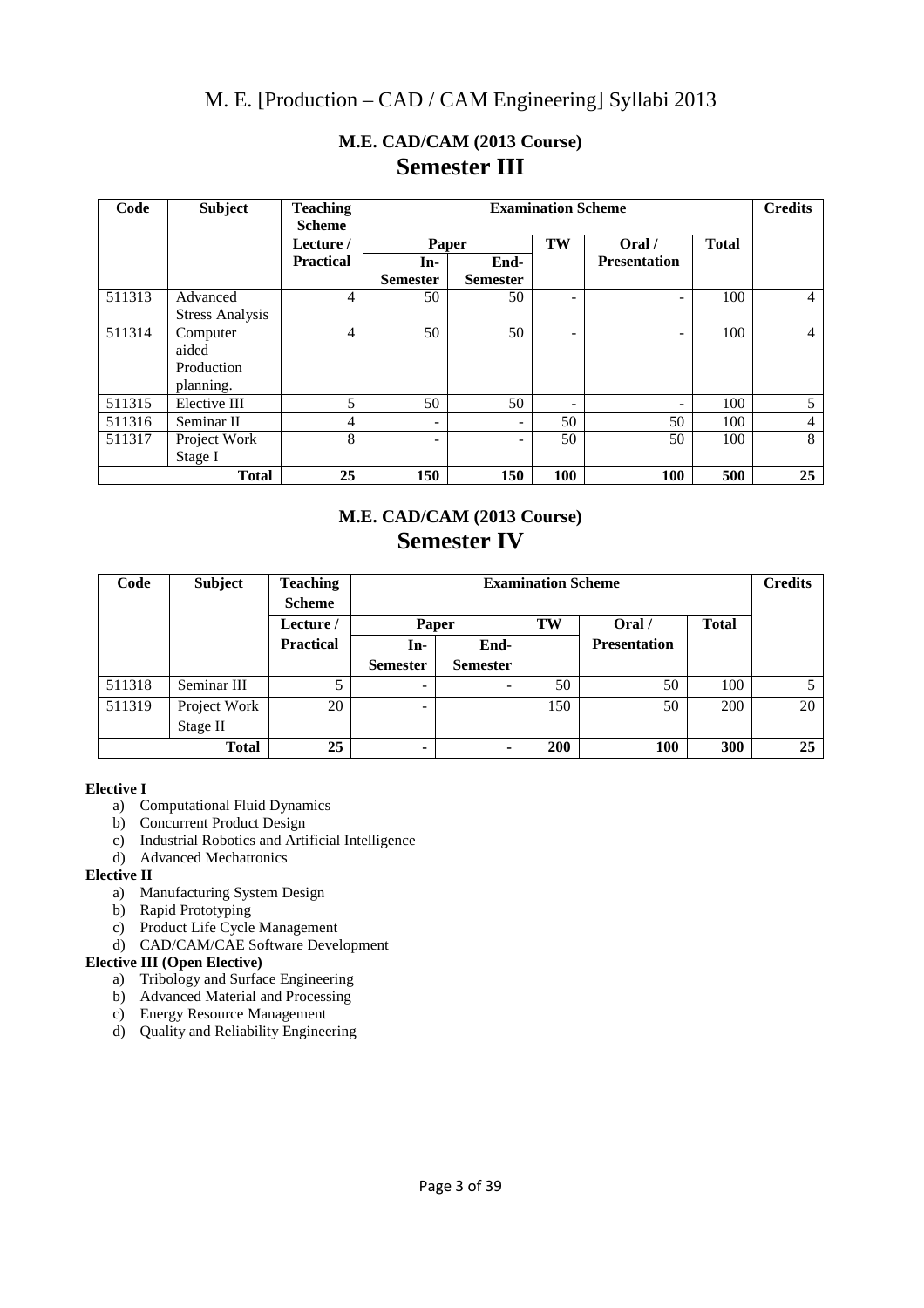### **511301 Computer Aided Design**

#### **Teaching Scheme Examination Scheme Lectures: 4 hrs/week In semester: 50 Credits: 4** End semester: 50

- 1. Introduction , Product Life Cycle, Design Process, Application of Computers for Design, Benefits of CAD, Computer configuration for CAD Applications, Grover's Model of Product life Cycle for Selection of CAD/CAM.
- 2. Configuration of graphics workstations, Fundamentals of 2D graphics, Menu design and Graphical User Interface (GUI), Parametric Programming, Vector representation of geometric entities, Homogeneous coordinate systems, Geometric transformations.
- 3. Space Curve design -Analytical and Synthetic approaches, parametric equations, modeling of cubic spline, Bezier curve, B-spline curve and NURBS and their manipulation techniques.
- 4. Planes and surfaces design -Analytical and Synthetic approaches, parametric equations, modeling of biparametric Surfaces, Surfaces- Coons, Bezier, B-spline and NURBS patches, Surface manipulation techniques.
- 5. Geometric modeling techniques- Wireframes, B-Rep, CSG and Hybrid modelers, Feature based, Parametric and Variation modeling.
- 6. Virtual realism, computer animation, mechanical assembly and mass property calculations, CAD/CAM integration,

#### **Text/ References:**

- 1. Rogers D. F. and Adams A., Mathematical Elements for Computer Graphics, McGraw Hill Inc, NY, 1989.
- 2. Faux I. D. and Pratt M. J., Computational Geometry for Design and Manufacture, John Wiley & sons, NY, 1979
- 3. Mortenson M. E., Geometric Modeling, John Wiley &sons, NY, 1985
- 4. Choi B.K., Surface Modeling for CAD/CAM, John Wiley & Sons, NY, 1991.
- 5. Zeid Ibrahim, CAD/CAM theory and practices, McGraw Hill international edition. 2009.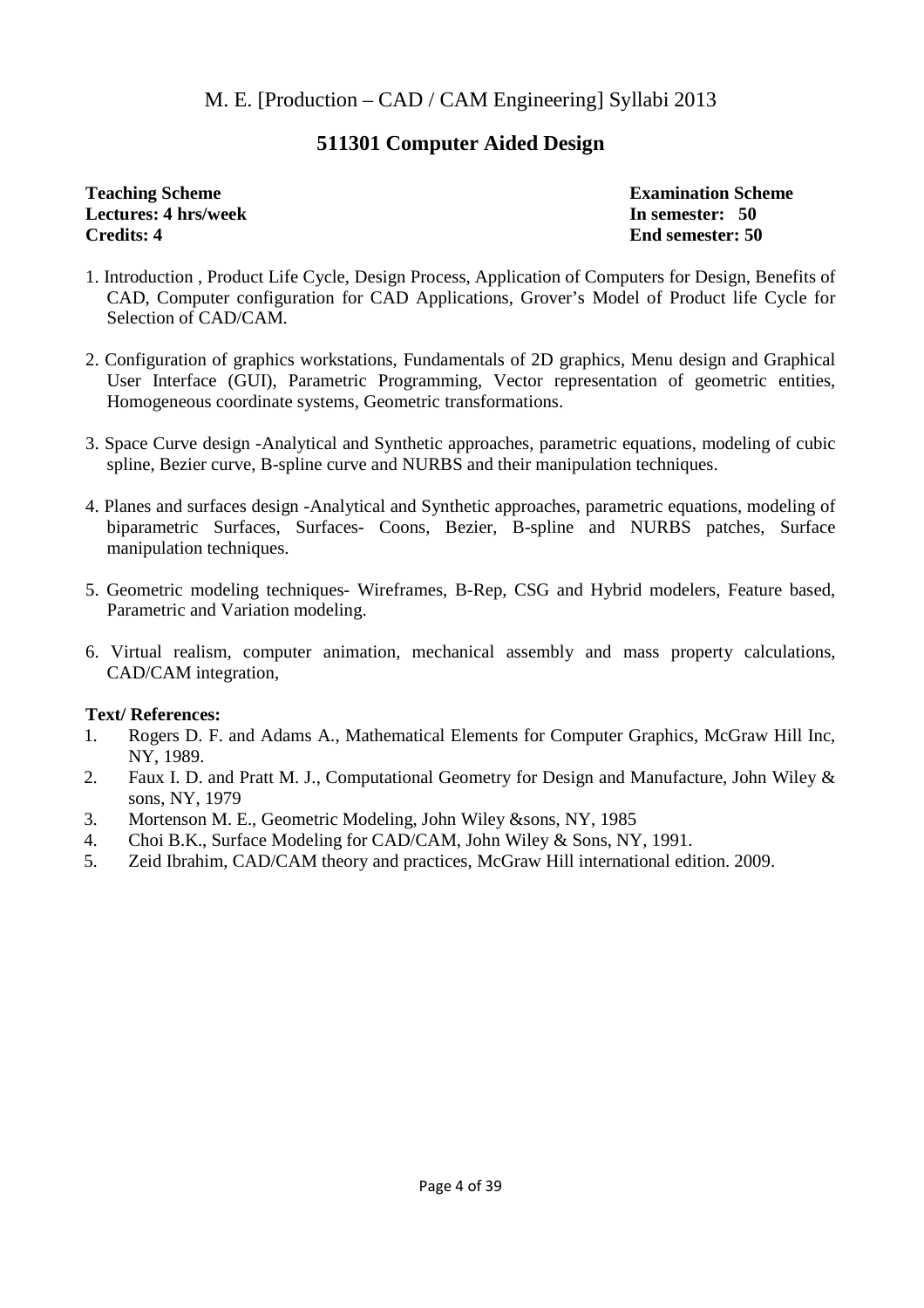### **511302 Computer Aided Manufacturing**

**Lectures: 4hrs/week In semester: 50 Credits: 4** End semester: 50

**Teaching Scheme Examination Scheme Examination Scheme** 

- **1. Machine Centre** : Principles of Numerical control, Types of CNC Machine Tools, Features of CNC Systems, Direct numerical control (DNC), Elements of CNC viz. Ball screws, rolling guide ways, structure, drives and controls, standard controllers, Manual part programming with APT, Virtual machining. Machining Centers and Interpolators
- **2. CNC Programming:** Types, Manual Part Programming, Canned Cycle, Offset, APT.
- **3. Allied Machines:**CNC **Presses**, CNC-EDM, CNC-WEDM, CNC-CMM, CNC Molding Machines, Automated Welding**.**
- **4. Automated Material Handling:** Types **of** Material Handling System, Configuration, Equipments, Elements AGVS, ASRS, Carousal System, Design & Analysis of Material Handling System, Conveyors, Stores& Storage Systems
- **5. Automated Assembly &Inspection** :Automated Assembly Systems, Automated Inspection Principles & Methods, SectorsAutomated inspection principles and methods – sectors techniques for automated inspection - techniques for automated inspection – contact and non-contact inspection methods – in processes automated measuring methods – machine vision – optical inspection methods. Automatic identification
- **6.Techniques:** Shop floor control factory data collection system Bar code techniques Computer for local area network – the future automated factory – Human workers in future automated factory – The impact on the society, Digital Manufacturing.

#### **REFERENCES:**

- 1. Mikell P. Grover, Automation, Production System and Computer Integrated Manufacturing, Prentice Hall of India Pvt Ltd, 1995.
- 2. C. Ray Astaihe, Robots of Manufacturing automation, John Wiley and Sons, New York.
- 3. Jon Stenerson and Kelly Curran "Computer Numerical Control", Prentice-Hall of India Pvt. Ltd. New Delhi, 2008
- 4. Ibrahim Zeid "CAD/CAM Theory and Practice" Mc Hill, International edition, 1998
- 5. P. N. Rao "CAD/Cam principles and operations", Tata McGraw Hill
- 6. Reference Manuals of FANUC, Siemens, Mazak, etc.
- 7. Thomas M. Crandell "CNC Machining and Programming, Industrial Press ISBN- 0-8311-3118-7
- 8. Bedworth, Wolfe and Henderson "Computer aided design and manufacturing" McGraw Hill
- 9. A. Ghosh and Malik "Manufacturing Science" Affiliated East West Press Pvt. Ltd.
- 10. Tilak Raj "CNC Technology and Programming", DhanpatRai Publication Company.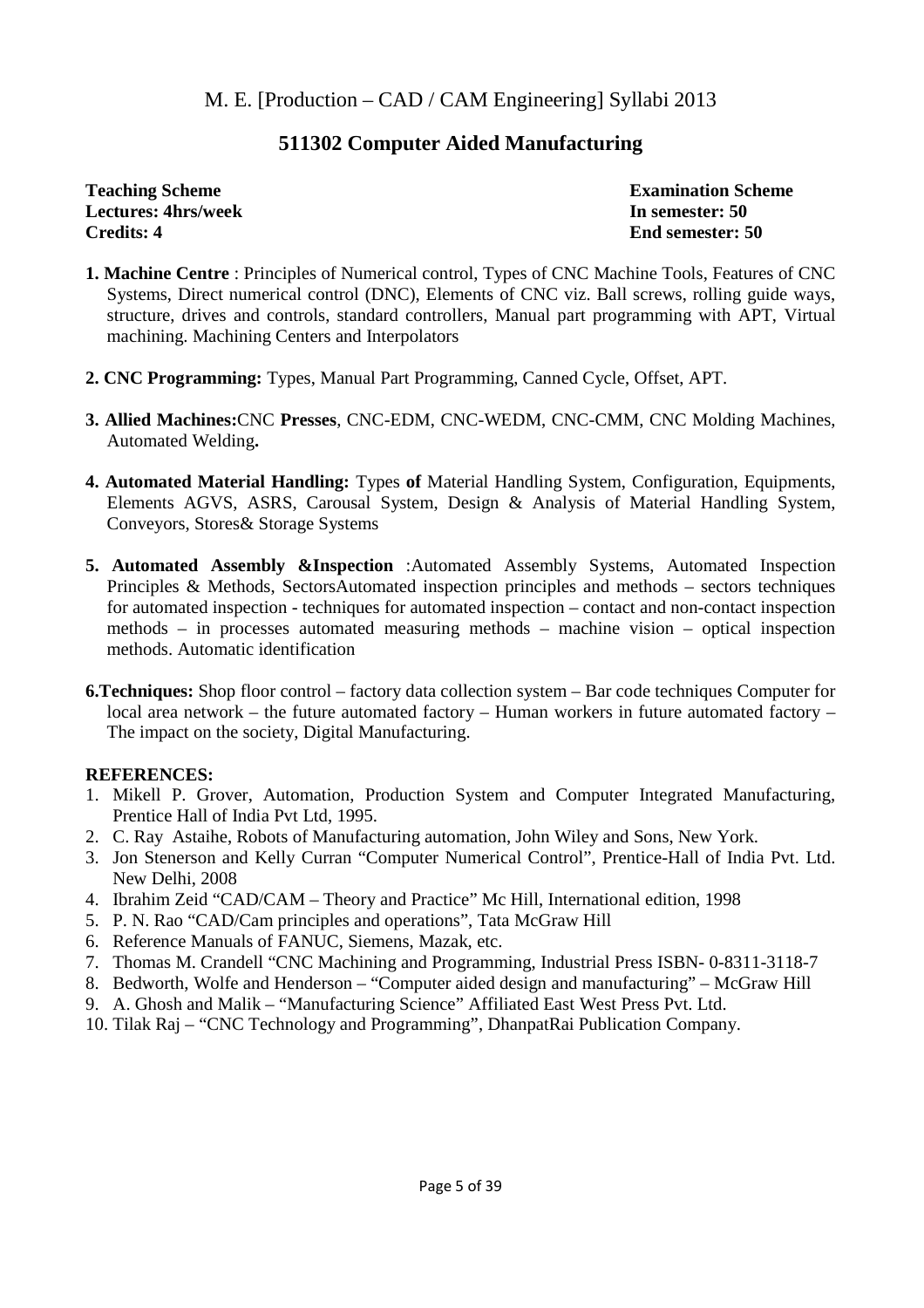## **511303 Advanced Mathematics and Statistics**

# **Credits: 4** End semester: 50

**Teaching Scheme Examination Scheme Examination Scheme Lectures: 4hrs/week In semester: 50** 

- 1. Matrices and Linear Equations :Orthogonalization of vector sets, Quadratic forms, Equivalent matrices and transformations. Hermitian matrices, Multiple characteristics number of symmetric matrix. Discriminates and invariants. Functions of symmetric matrices. Numerical solution of characteristic value problems. Multiple characteristic numbers of non-symmetric matrices. Functions space. Sturm – Liouville problems.
- 2. Calculas of variations : Maxima and minima, Simplest case, Natural boundary conditions and transition conditions, variational notation, general case, Constraints and Language multipliers, Variable end points, Sturm – Liouville problems, Hamilton's principle, Lagrange's equation. Generalized dynamical entities, Constraints in dynamical systems.
- 3. Fourier Transforms: Sine transform, Cousine Transform, Inverse Fourier Transforms and their simple problems. Laplace transforms. Application to differential equations with Laplace transform derivatives, convolution theorem. Problems on convolution theorem.
- 4. Application of partial differential equations for solutions of
	- 1. One dimensional wave equation
	- 2. One dimensional heat conduction equation
	- 3. Laplace equation with separation of variable method
- 5. Mathematical modeling- Proportion models, fitting models to data, creating simulations, dimensional analysis, probabilistic models optimization, discrete and continuous models, Monte Carlo simulation, efficiency improvement techniques, simulation output analysis.
- 6. Probability distributions: random variables, Chi Square distribution, Gamma distribution, Normal distribution and their properties. Sampling theory, Chi-square test, t-tests, F-tests.

#### **References:**

- 1. B. S. Agrawal, Higher Engineering Mathematics, Khanna Publishers,  $25<sup>th</sup>$  Ed., 1999.
- 2. Sneddon, Integral Transforms John Wiley and Company, 1987.
- 3. S. C. Gupta, V. K. Kapoor, Fundamentals of Mathematical Statistics, Sultanchand& Sons, 1987.
- 4. Francis B. Hilderbrand, Applied Mathematics, Prentice Hall of India, New Delhi, 2<sup>nd</sup> Ed. 1968.
- 5. A. S. Gupta, Calculus of Variation with applications, Prentice Hall of India, New Delhi, 2001.
- 6. Mark Meerschaert, Mathematical modeling, Academic press
- 7. S. P. Gupta, Advanced statistical method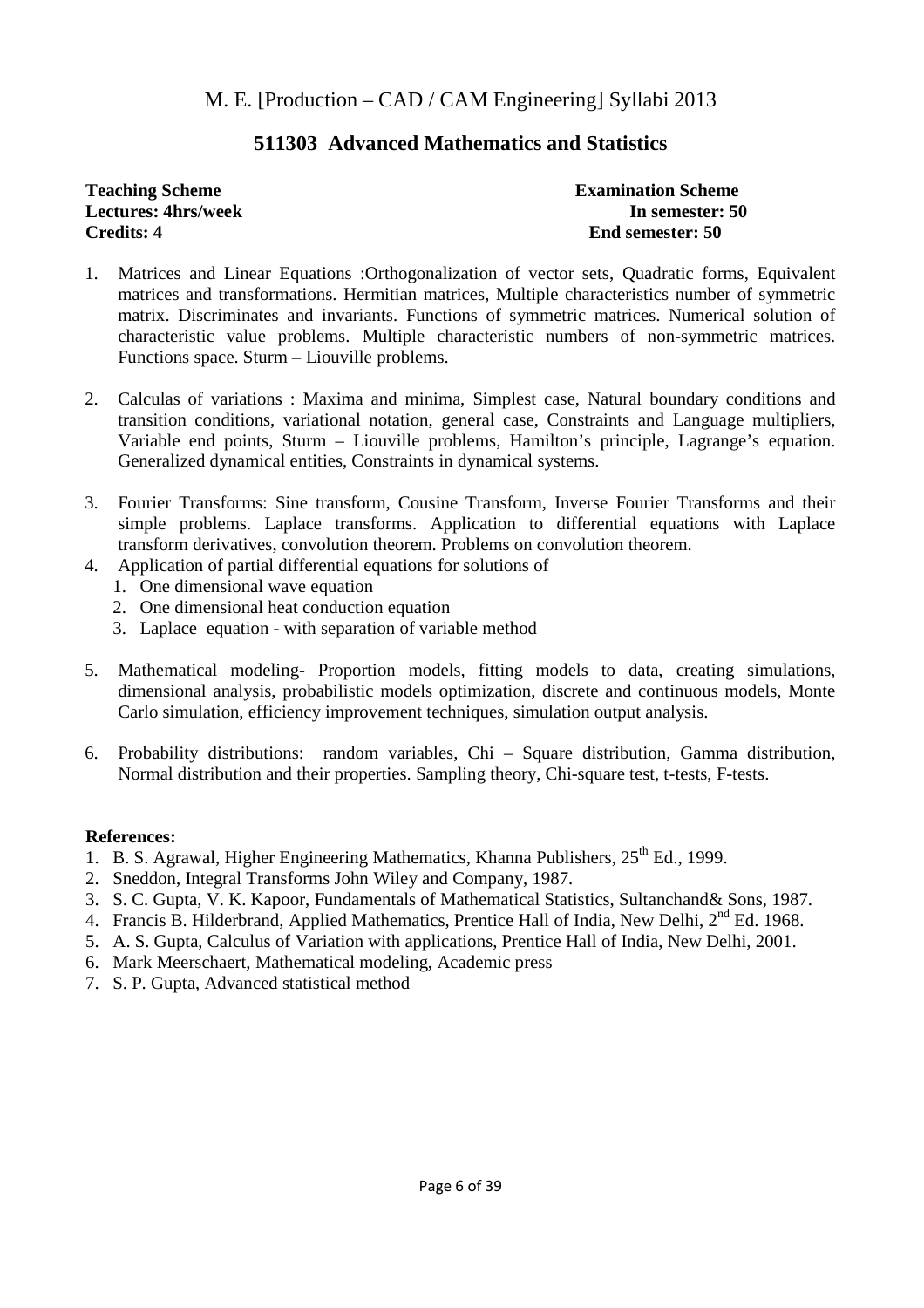## **511304 Design of Experiments and Research Methodology**

**Teaching Scheme** Examination Scheme **Lectures: 4 hrs/week End semester: 50 End semester: 50 End semester: 50 End semester: 50 End semester: 50 End semester: 50 End semester: 50 End semester: 50 End semester: 50 End semester: 50 End semester: 50 End semester: Credits: 4 In semester: 50** 

**1. Introduction:** Defining Research, Scientific Enquiry, Hypothesis, Scientific Method, Types of Research, Research Process and steps in it. Research Proposals – Types, contents, sponsoring agent's requirements, Ethical, Training, Cooperation and Legal aspects

**Research Design:**Meaning, Need, Concepts related to it, categories; Literature Survey and Review, Dimensions and issues of Research Design, Research Design Process – Selection of type of research, Measurement and measurement techniques ,Selection of Sample, Selection of Data Collection Procedures, Selection of Methods of Analysis, Errors in Research.

- **2. Research Problem:** Problem Solving Types, Process and Approaches Logical, Soft System and Creative; Creative problem solving process, Development of Creativity, Group Problem Solving Techniques for Idea Generation – Brain storming and Delphi Method.
- **3. Research Modeling:** (a) Mathematical Classification of Models, Development of Models, Stages in Model building, Principles of Modeling, Use of Analogy, Models as Approximations, Data consideration and Testing of **Models** (b) Heuristics and Simulation – Definition, Applications and reasons for using Heuristics, Heuristic Methods and approaches, Meta-Heuristics; Simulation – Meaning, Applications and Classification of Simulation Models, Process of Simulation, Steps and Features of Simulation Experiments and their Validation.
- **4. Experimentation:** Objective, Strategies, Factorial Experimental Design, Applications of Experimental Design, Basic Principles – Replication, Randomization and Blocking, Guidelines for designing experiments; Laboratory Experiments, Methods of manipulating Variables, Errors in Experiments, Steps in Design of Experiments, Basis
- **5. Process Optimization:** Factorial Design principles, Two factor Factorial Design, General Factorial Design, Fitting response **Curves** and Surfaces, Blocking, Taguchi Approach to Parameter Design, Robust Design
- **6. Analysis and Report writing** Analysis of Variance and Co-variance, Hypothesis Testing Parametric and Non-Parametric Tests, Uni-variate and Bi-variate analysis.Pre-writing Considerations, Principles of Thesis Writing, Format of Report Writing, Format of Publication in Research Journals, Oral Presentations (Briefing).

- 1. Krishnaswamy, K.N., Sivakumar, AppaIyer&Mathirajan M., (2006) Management Research Methodology: Integration of Principles, Methods & Techniques (New Delhi, Pearson Education)
- 2. Montgomery, Douglas C. (2004) Design & Analysis of Experiments, 5/e. (New York, John Wiley & Sons)
- 3. Kothari, C.K. (2004) Research Methodology, Methods & Techniques, 2/e. (New Delhi, New Age International Ltd. Publishers)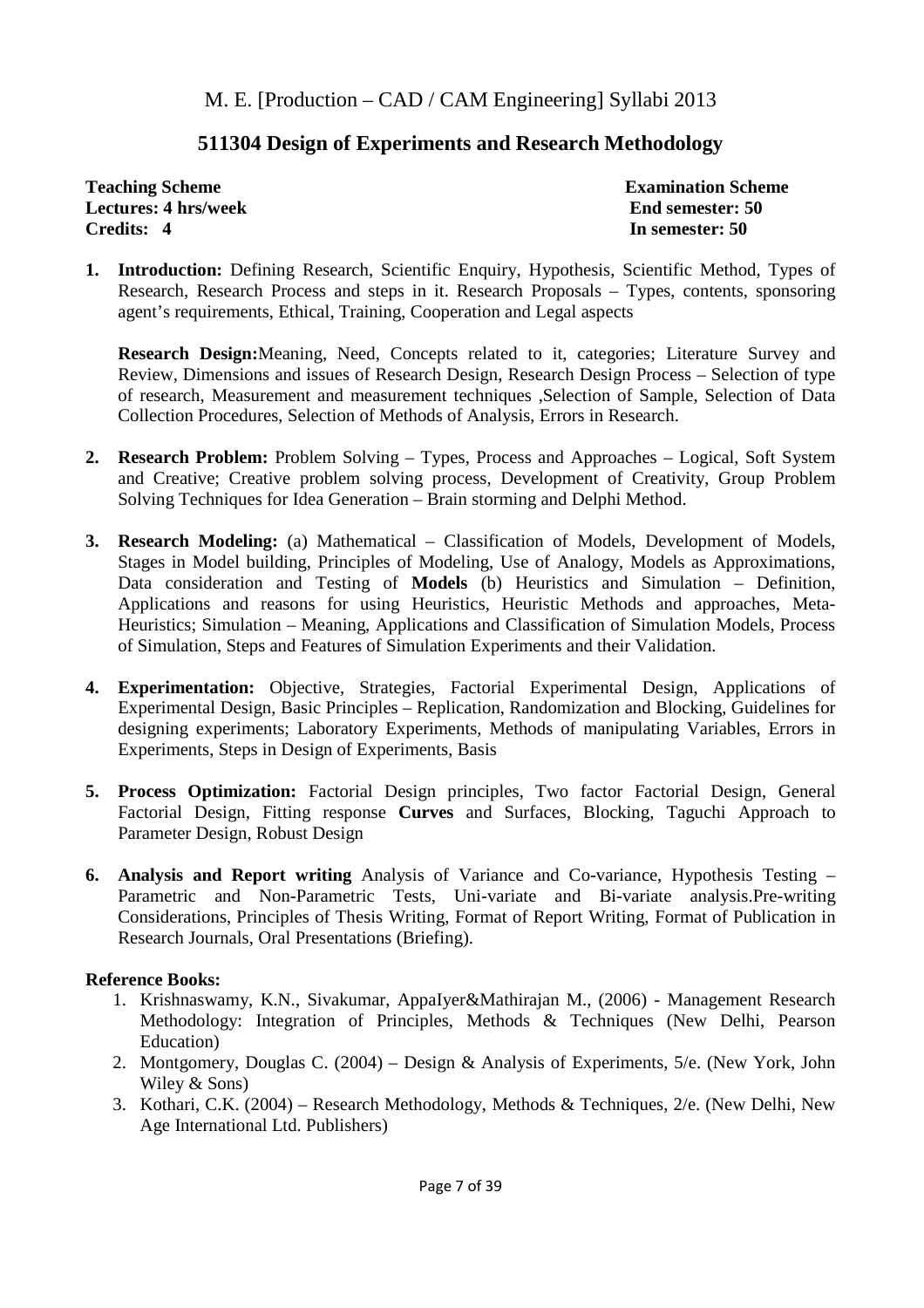- 4. Ross, Phillip J. (1996) Taguchi Techniques for Quality Engineering, 2/e. (New York, McGraw Hill)
- 5. Rao S. S. (2004 ) Engineering Optimization Theory & Practices, 3/e (New Delhi, New Age International Ltd., Publishers)
- 6. Handbook of Industrial Automation Richard L. Shell & Ernest L. Hall (Marcel Decker Inc.)
- 7. Trochim, William M.K. (2003), Research Methods 2/e, (New Delhi, Biztantra, Dreamtech)
- 8. Antony J (2003). Design and Experiments for Engineers and Scientists, Butterworth-Heinmann.
- 9. Cochran W and Cox G (2000). Experimental Designs, 2nd edition, John Wiley and Sons Inc.
- 10. Dean A and Voss D (2006). Design and Analysis of Experiments, Springer.
- 11. Jeff Wu C and Hamada M (2000).Experiments: Planning, Analysis and Parameter Design Optimization, John Wiley and Sons Inc.
- 12. Montgomery D (2001). Design and Analysis of Experiments, 5th edition, Wiley.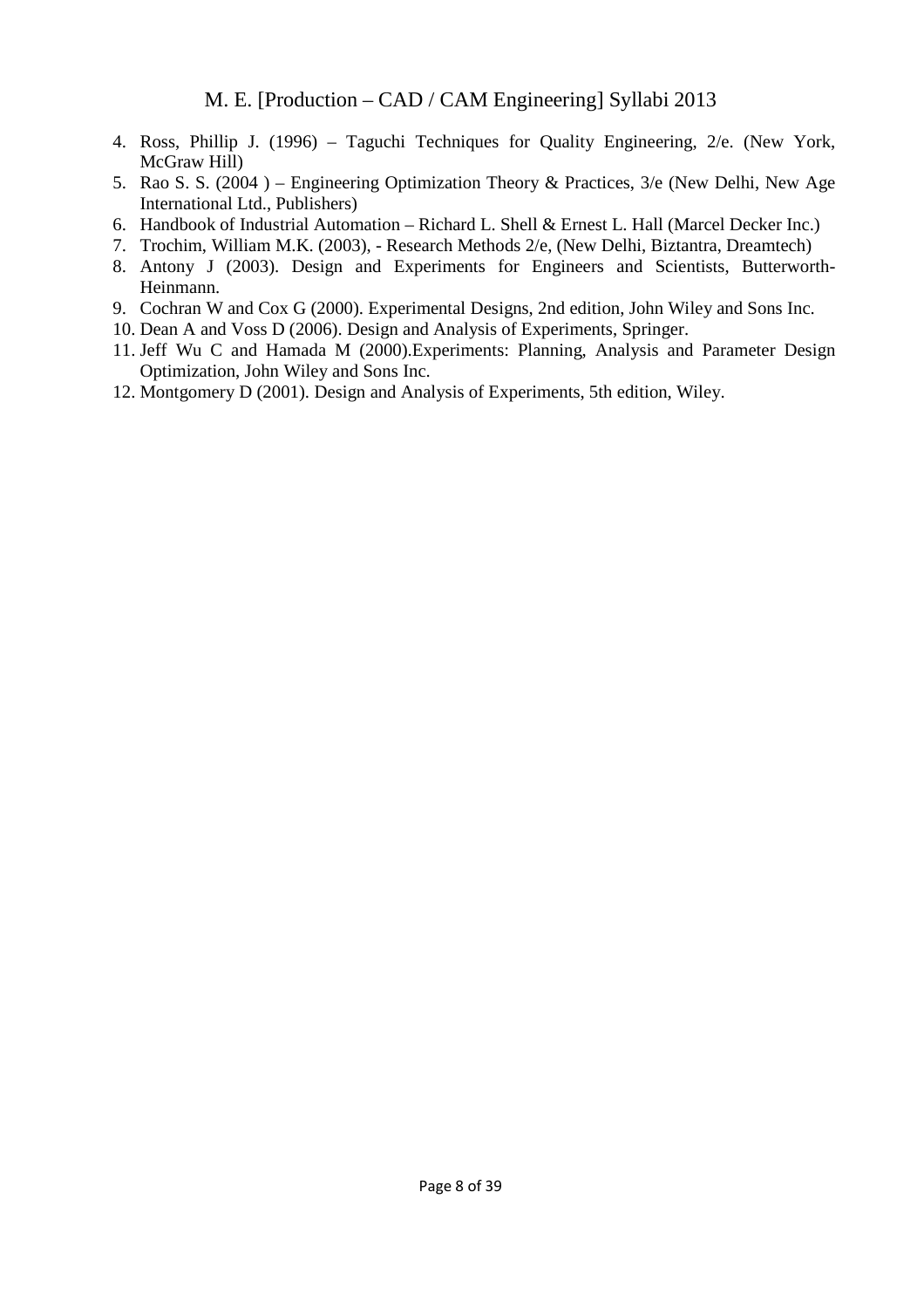## **511305 Elective I, a) Computational Fluid Dynamics**

**Teaching Scheme** Examination Scheme **Lectures: 5hrs/week In semester: 50 Credits: 5 End semester: 50** 

- **1. Introduction:** CFD as the third dimension of fluid mechanics. Numerical Discretization methods such as Finite Difference, FEM and FVM, Why FVM as preferred method in CFD.
- **2.** Basic Equations of Fluid Dynamics: Potential flow, Nonlinear Potential flow, Inviscid flows and viscous flows, Navier Stokes Equations, Primitive variable vs. conservation form, Dimensional form vs. Non dimensional form
- **3. Numerical methods for Convection** Diffusion equations: Upwinding and central difference schemes, Stability condition in terms of Courant number.
- **4. Numerical Methods for Inviscid Flows:** Characteristic form of equations, Flux difference splitting, Application to 2-D flows such as flow through a nozzle
- **5. Numerical methods for Incompressible flows:** The continuity equation divergence constraint. Poisson equation for pressure, Schemes such as SIMPLE due to Patankar and Spalding
- **6. Turbulance Models:** Algebraic Models One equation model, K-I Models, Standard and High and Low Reynolds number models, Prediction of fluid flow and heat transfer using standard codes.

- 1. Veersteeg and Malalasekara, CFD: The Finite Volume Method, Prentice Hall, 1996
- 2. Anderson, Tannehill and Pletcher, Computational Fluid Mechanics and Heat Transfer, Hemisphere Publishers, 1984.
- 3. C A J Fletcher, Computational Methods for Fluid dynamics: Vol 1 and 2.Springer Verlag, 1987
- 4. C. Hirsch, Numerical Computation of Internal and External Flows Vol.1 and 2.
- 5. D C Wilcox, Turbulence Modeling for CFD, DCW Industries.
- 6. Fletcher, C.A.J.,"Computational Techniques for Fluid Dynamics 1" Fundamental and General Techniques,Springer-Verlag,1987.
- 7. Flectcher, C.A.J., "Computational Techniques for Different Flow Categories, Springer-Verlage 1987.
- 8. Bose,T.K.,"Numerical Fluid Dynamics" Narosa Publishing House, 1997.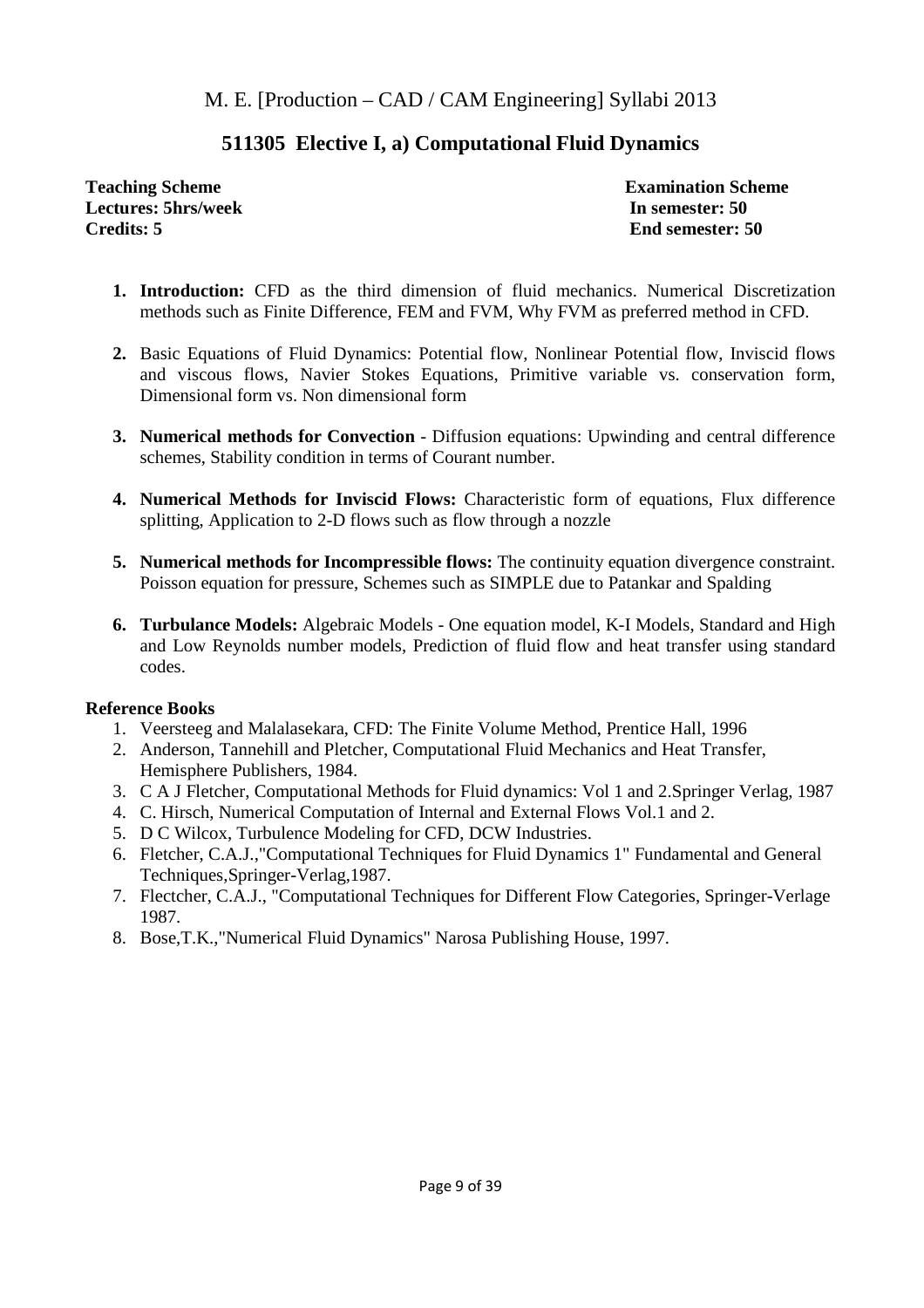## **511305 Elective I, b) Concurrent Product Design**

#### **Teaching Scheme Examination Scheme Lectures: 5 hrs/week In semester: 50 Credits: 5 End semester: 50**

- 1. Introduction: Types of design, importance of design, design considerations, product life cycle, technology life cycle, benchmarking and mass customization. Concurrent design team its elements.
- 2. Product Design Process: Steps in design, Functional requirement analysis, Axiomatic design, Product design specifications, concurrent design model
- 3. Material And Manufacturing Process Selection In Design: Factors influencing material and process selection, approaches, tools and software used in selection. Design For 'X': An introduction: Design for manufacturing, assembly and dissemble, an overview of DF'X'. Deign for maintainability and serviceability, design for environment, design for aesthetic, design for packaging, design for handling, design for safety, etc.
- 4. Design Cost Estimation: Need, cost indexes, categories; cost-capacity factors; design to cost and life cycle costing.
- 5. Product Development Approaches: Concurrent engineering, partnership with supplier, collaborative and Internet based design, Design Project Management: PDM tools.
- 6. Introduction to VRML, modular product design, mechanical and electronic products design. Concurrent and collaborative product development case studies

- 1. Dieter George E., Engineering Design, McGraw Hill Publication, 2000.
- 2. Ulrich Karl T and Eppinger Steven D., Product design and development, McGraw Hill Publication, 1995.
- 3. Chitale A.K. and Gupta R.C. Product Design and Manufacture, Prentice-Hall of India, New Delhi
- 4. Bralla, James G., Handbook of Product Design for Manufacturing, McGraw Hill Publication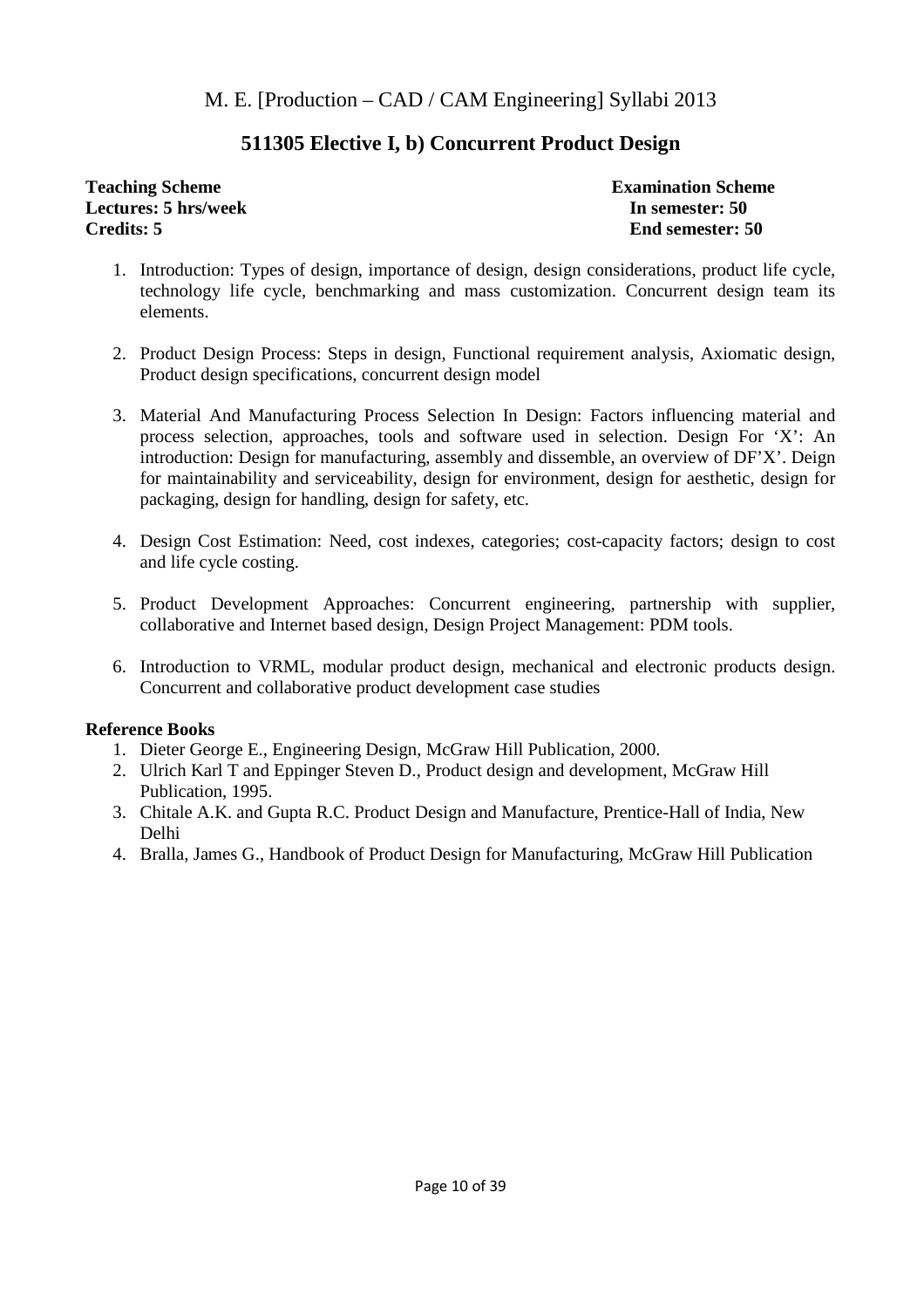## **511305 Elective I, c) Industrial Robotics and Artificial Intelligence**

**Teaching Scheme Examination Scheme Lectures: 5 hrs/week In semester: 50 Credits: 5 End semester: 50** 

1. **Fundamentals of Industrial Robots:** Specifications and Characteristics, Basic components, configurations, Criteria for selection, Various industrial applications.

**Robotic Control Systems:** Drives, Robot Motions, Actuators, Power transmission systems; Robot controllers, Dynamic properties of robots- stability, control resolution, spatial resolution, accuracy, repeatability, compliance.

- 2. **Robotic End Effectors and Sensors:** Transducers and sensors- sensors in robotics and their classification, Touch (Tactile) sensors, proximity and range sensors, force and torque sensing, End Effectors- Types, grippers, Various process tools as end effectors; Robot-End effectors interface, Active and passive compliance, Gripper selection and design.
- 3. **Robot Programming:** Lead through method, Robot program as a path in space, Methods of defining positions in space, Motion interpolation, branching; Textual robot programming languages
- 4. **Artificial Intelligence.**Concept of A.I., Approaches, Foundations of A.I., Problem Formulation**:** Problem solving agents, Components of problem definition, defining the problem as state space approach, Problem characteristics, Production System, searching for solutions, Forward and backward reasoning, means end analysis, Graphs and trees, measuring problem solving performance
- 5. **Search Strategies:** a)Uninformed (blind) search- breadth first, depth first, and their variations, avoiding repeated states; b) Informed (heuristic) search- heuristic function, Generate and test, Best first search, A\* search, Local search algorithms- Hill climbing, Simulated annealing, Branch and bound and Local beam search,
- 6. **Knowledge Representation:** Simple rational knowledge, Inheritable knowledge, Inferential knowledge, Procedural knowledge, the Frame problem, Propositional logic- Syntax and semantics, well formed formulas (WFF), conversion to clausal form, using FOPL, inference rules, unification, non-deductive inference methods, resolution, forward and backward chaining, the knowledge engineering process, Handling uncertain knowledge, probability propositions.

- 1. Groover, M.P., (2004), "Automation, Production Systems & Computer IntegratedManufacturing" 2/e, (Pearson Edu.) ISBN: 81-7808-511-9
- 2. Morris, S.Brian (1994), "Automated Manufacturing Systems", (McGraw Hill) ISBN: 0-07- 113999-0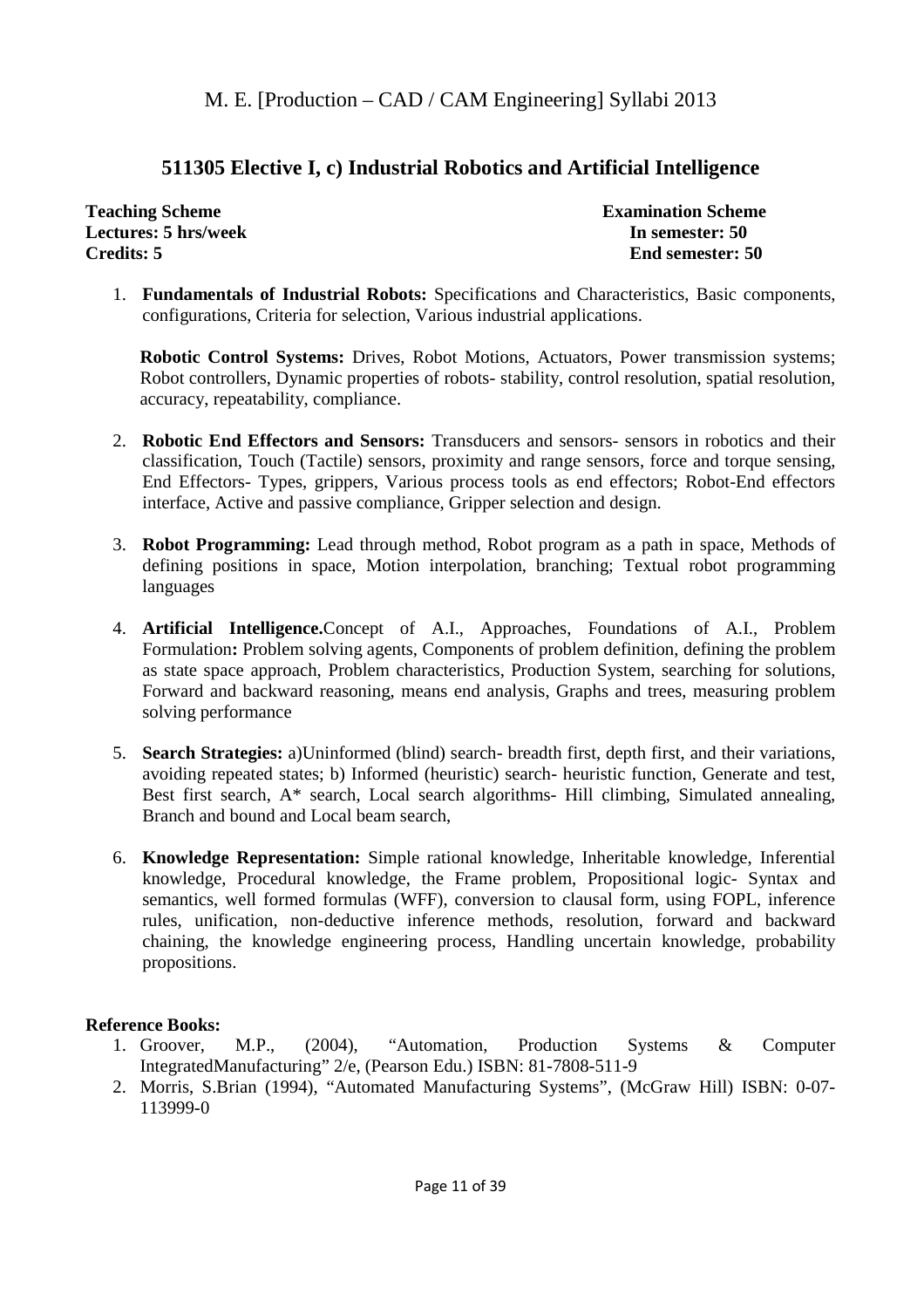- 3. Pessen, David W.(1990), "Industrial Automation, Circuit Design & Components",(John Wiley & Sons, Singapore)
- 4. Groover, M.P.; Weiss, M.; Nagel, R.N. &Odrey, N.G. "Industrial Robotics,Technology, Programming & Applications", (McGraw Hill Intl. Ed.) ISBN:0-07-024989-X
- 5. Fu, K.S.; Gonzalez, R.C. & Lee, C.S.G. "Robotics-Control, Sensing, Vision andIntelligence", (McGraw Hill Intl. Ed.) ISBN:0-07-100421-1
- 6. Keramas, James G. (1998), " Robot Technology Fundamentals",(Thomson Learning-Delmar) ISBN: 981-240-621-2
- 7. Noff, Shimon Y. "Handbook of Robotics", (John Wiley & Sons)
- 8. Niku, Saeed B. (2002), "Introduction to Robotics, Analysis, Systems & Applications" ,(Prentice Hall of India)
- 9. Koren, Yoram "Robotics for Engineers", (McGraw Hill)
- 10. Schilling, Robert J.(2004), "Fundamentals of Robotics, Analysis & Control", (Prentice Hall of India), ISBN: 81-203-1047-0
- 11. Stuart Russel, Peter Norwig (2003), "Artificial Intelligence : A Modern Approach" 2/e, (Pearson Education)
- 12. Elaine Rich, Kevin Knight, (1991), "Artificial Intelligence" 2/e, (Tata McGraw Hill)
- 13. Dan W. Patterson (1999), "Introduction to Artificial Intelligence and Expert Systems" (7th Indian Reprint) (EEE) (Prentice Hall of India)
- 14. Rex Mauss, Jessica Keyes , "Handbook of Expert Systems in Manufacturing", (McGraw Hill)
- 15. Groover, Weiss, Nagel, Audrey, "Industrial Robotics- Technology, Programming and Applications", (McGraw Hill)
- 16. Conference Proceedings and current journals for case studies and applications.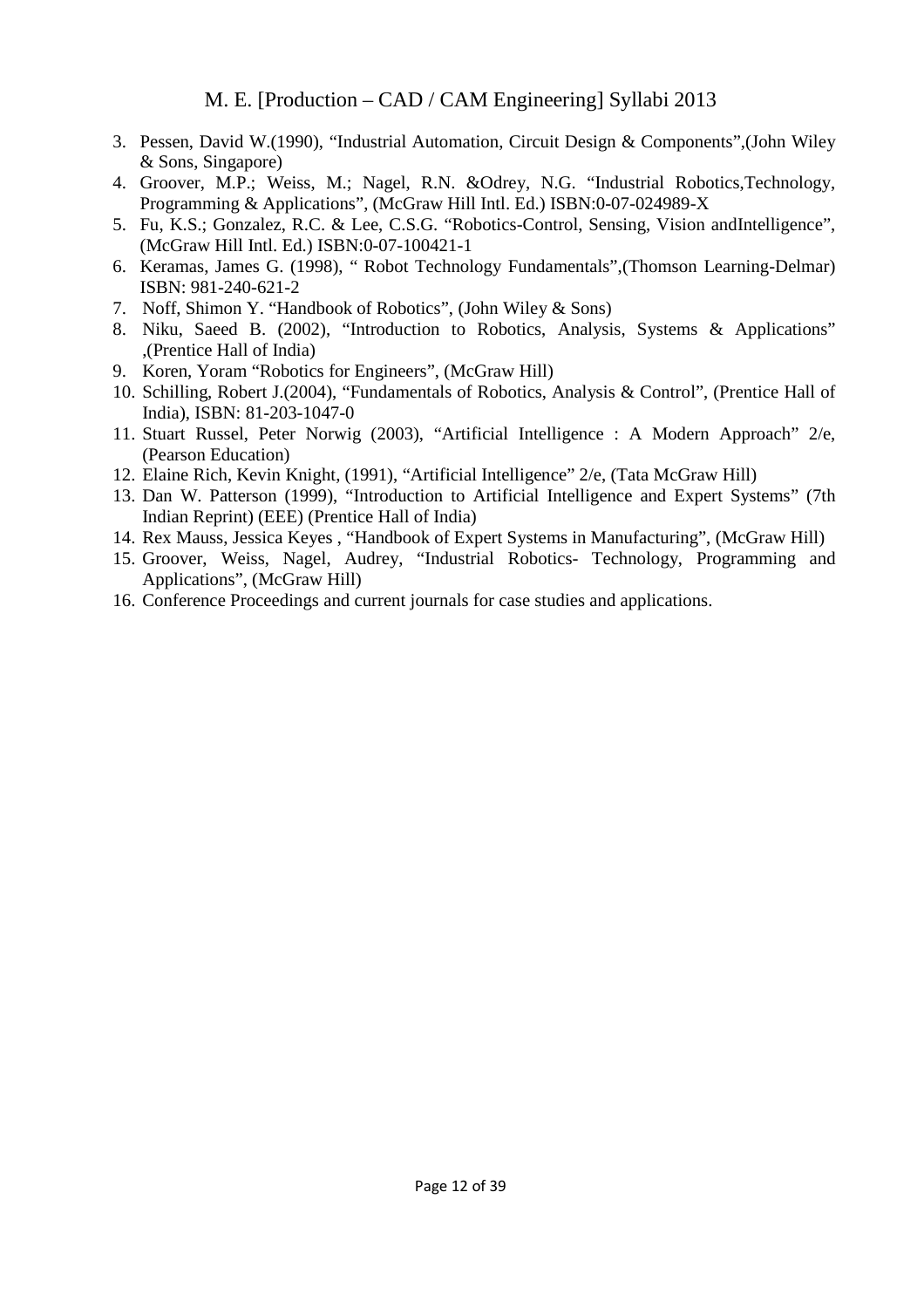## **511305 Elective I, d)Advanced Mechatronics**

**Teaching Scheme Examination Scheme Examination Scheme Examination Scheme Lectures: 5 hrs/week In semester: 50 Credits: 5 End semester: 50** 

#### **1. Introduction**

Introduction to mechatronics system, evolution, scope and components of mechatronics systems, mechatronics in product and measurement system, control system and modes of control, traditional design and mechatronics design

#### **2. Actuators, Sensors and Transducers**

Hydraulic, pneumatic and electrical actuators and their system modeling, performance terminology, system modeling of sensors; displacement, position and proximity sensors, velocity and acceleration sensors, flow sensors, force sensors, temperature sensors, ultrasonic and fibre-optic sensors, selection of sensor, piezo- electric sensors.

#### **3. Hardware Components**

Number systems in Mechatronics, binary logic, Karnaugh map minimization, transducer signal conditioning process, principals of analogue and digital signal conditioning, protection, filtering, operational and instrumentation amplifiers and their gains, analogue to digital and digital to analogue conversion, multiplexers, pulse modulation.

#### **4. Programmable Logic Controller**

Review of logic gates, basic structure, features, input/output processing, programming, functional block diagram (FBD), ladder diagram, logic functions, latching, sequencing, jumps, internal relays, counters, shift registers, master and jump control, data handling, data movement, data comparison, arithmetic operations, code conversion, analog input and output, applications for automation, diagnostics and condition monitoring.

#### **5. Microcontroller**

Comparison between microprocessor and microcontroller, organization of microcontroller system, architecture of MCS 51 controller, pin diagram of 8051, addressing modes, programming of 8051, interfacing input and output devices, interfacing D/A converters and A/D converters, Various applications for automation and control purpose.

#### **6. Advanced Applications in Mechatronics**

Elements of Data Acquisition and Control System, Overview of I/O Process, Installation of the I/O Card and Software, Installation of the application Software, Examples, Over framing. Mechatronic control in automated manufacturing, Artificial Intelligence in mechatronics, Fuzzy Logic application, Microsensors, Case studies of Mechatronics systems.

- 1. W. Bolton,Mechatronics 3/e ,Pearson Education
- 2. Dan Necsulescu, Mechatronics, Pearson Education
- 3. Kenneth J. Ayala, The 8051 Microcontroller: Architecture, Programming and Applications, 2/e, Penram International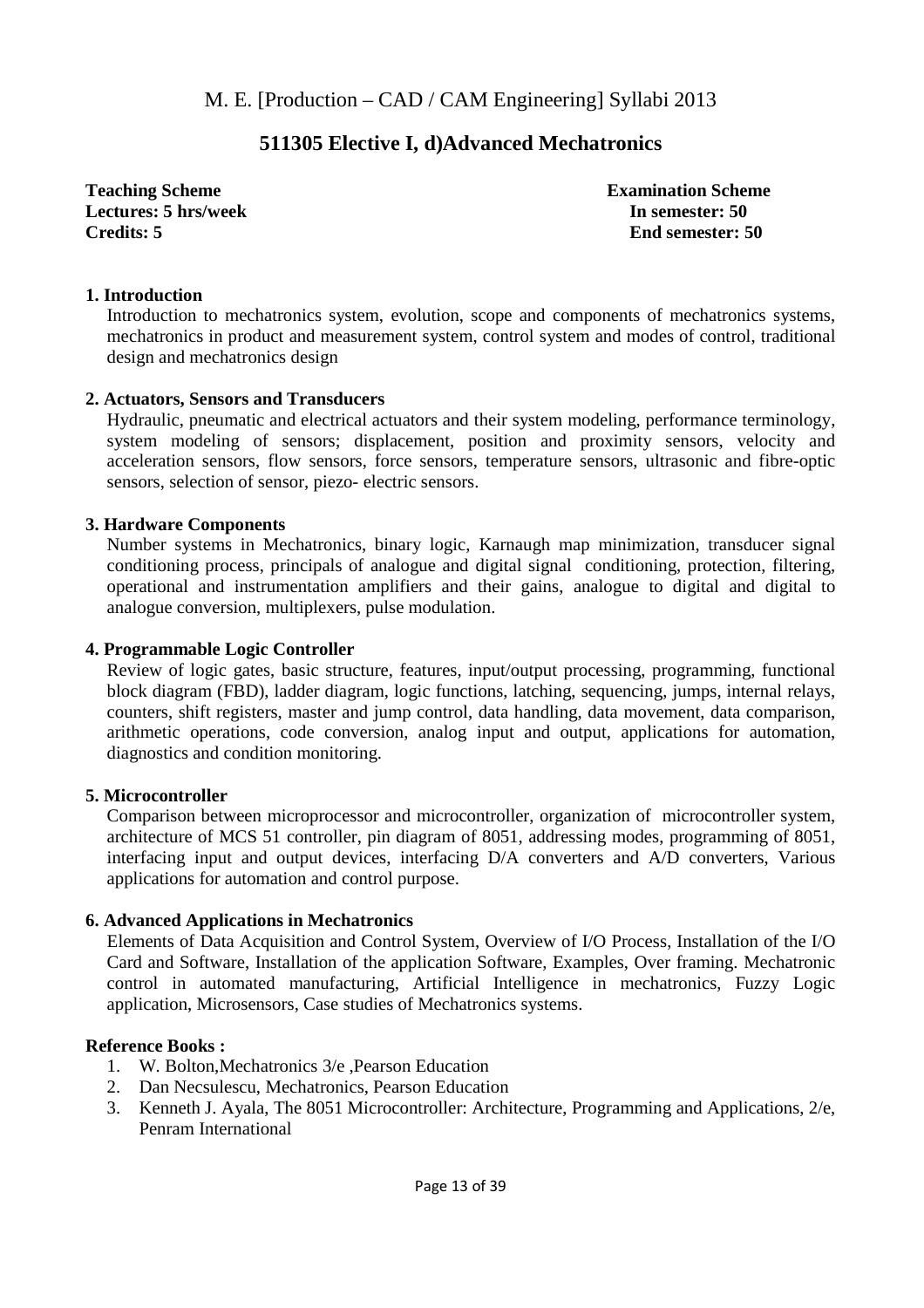- 4. N.P.Mahalik, Mechatronics: Principles, Concepts and Applications, TMH
- 5. David G. Alciatore& Michael B. Histand, Introduction to Mechatronics & Measurement Systems, TMH
- 6. Critis D. Johnson, Process Control & Instrumentation Technology, Pearson Education
- 7. DevdasShetty, Richard A. Kolk, Mechatronics System Design,Thomson
- 8. YoramKoren, Computer Control of Manufacturing Systems, McGraw Hill
- 9. S. Brain Morriss, Automated Manufacturing Systems: Sensors, Actuators, McGraw Hill
- 10. David W. Pessen, Industrial Automation, John Wiley & Sons
- 11. Richard L. Shell & Ernest L. Hall, Handbook of Industrial Automation, Marcel Decker Inc.
- 12. Jack R. Hackworth & Fredrick D. Hackworth,Jr., Programmable Logic Controllers" Programming Methods and Applications (with CD Rom), Pearson Education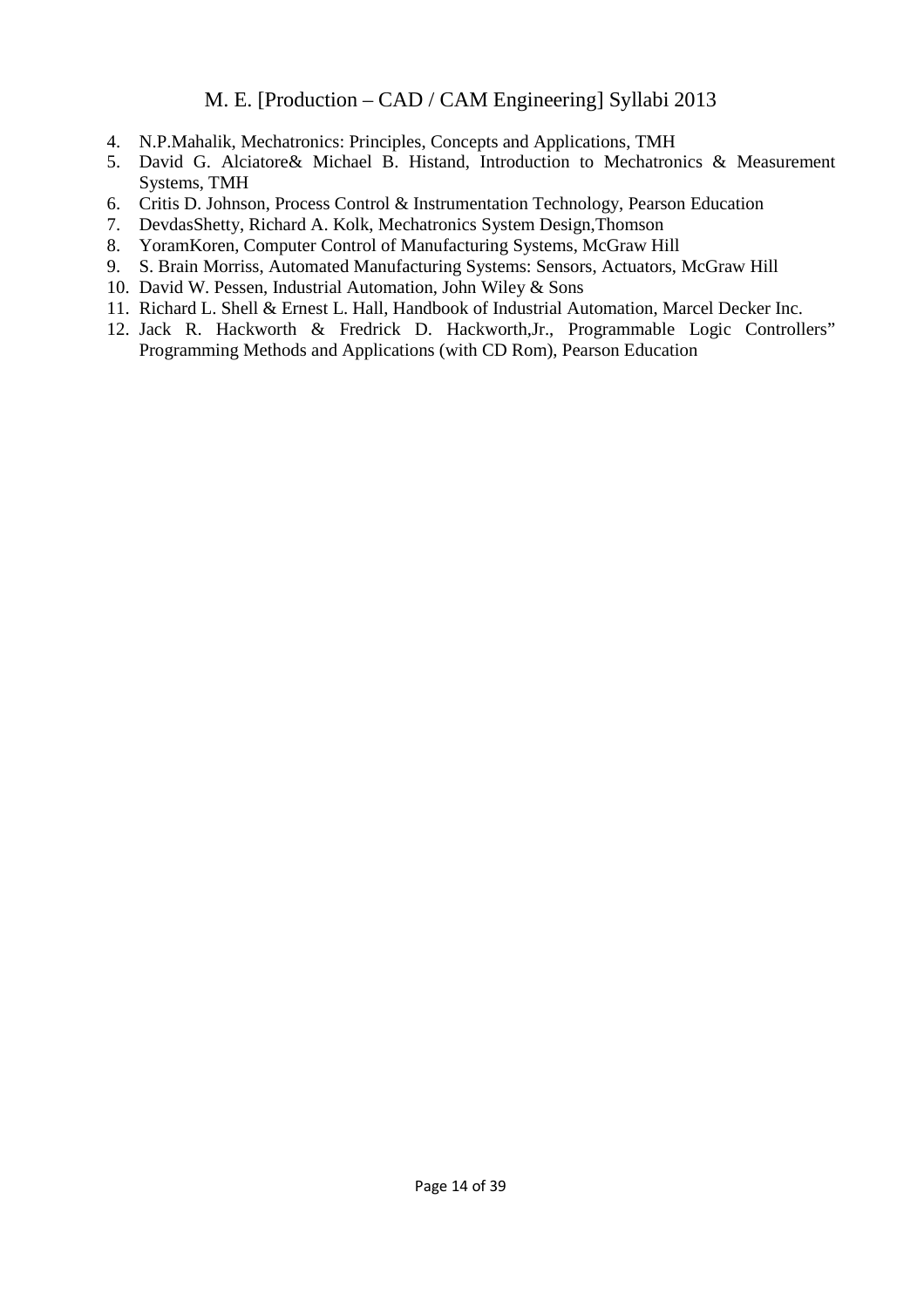## **511306 Lab Practice I**

#### **Teaching Scheme Examination Scheme Practical: 4 hrs/week Oral: 50 Marks Credits: 4 TW:50 Marks**

Each student should write at least two assignments on each theory subject studied in Semester I and conduct minimum Six experiments from the list given below as laboratory work.

- 1. 2D drawing and drafting using sketcher workbench 2 drawings
- 2. 3D modeling and drafting using 3D features 5 models
- 3. Assembling and drafting of 2 assemblies with interference checking.
- 4. Surface modeling 4 exercises
- 5. CNC Lathe 4 exercises
- 6. CNC Milling 4 exercises Generation of tool path, generation of NC code, Optimization of tool path (to reduce machining time) using any CAM software
- 7. Robot programming for any two industrial application.(e.g. pick and place, welding, painting etc.)
- 8. Minimum three programs on PLC for system automation involving of interfacing of sensors and actuators
- 9. Exercises on a total Mechatronics System Design for applications like packaging, loading/unloading, pick and place etc.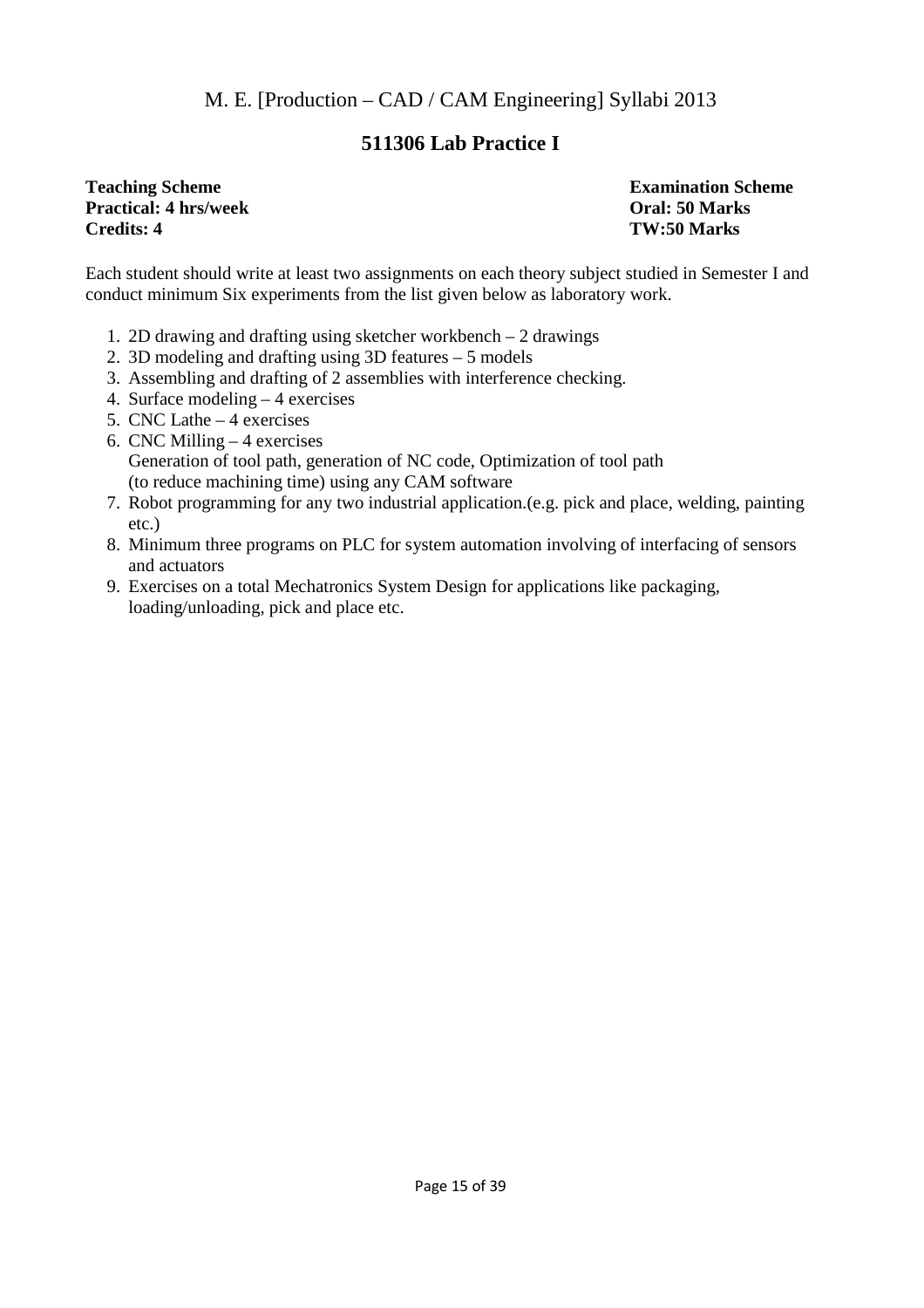## **511307 Computer Integrated manufacturing**

**Teaching Scheme Examination Scheme Lectures: 4 hrs/week In semester: 50 Credits: 4** End semester: 50

- **1. Concept of CIM:** Introduction to CIM, Types of Manufacturing, CIM hardware and software, Elements of CIM, Product development through CIM
- **2. CIM database**: Introduction, Database requirements of CIM, Database, Database management, Database Models, Product Data Management (PDM), Advantage of PDM.
- **3. Work Cell :**Manufacturing cell, Group Technology, Cellular Manufacturing.
- **4. Flexible Manufacturing System:** Introduction to FMS, Manufacturing integration model, flexible manufacturing strategy, Components of Flexible Manufacturing**-**Pallets and fixtures, machining centers, inspection equipment, material handling stations, storage system,In-process storage, manually operated stations, allied operation centers, FMS system design
- **5. Robots in CIM** : integration of the industrial robot into CIM system, product design of automatic manufacture of robots, computer aided inspection using robots.
- **6. Networking in CIM:** Principles of networking, Network Techniques, Local area network (LAN), networking standards, Design Activities in a networked environment, networking in a manufacturing company, hardware elements of networking, Collaboration Engineering.

- 1. Paul G. Ranky, The design and operation of FMS, I.F.S. Publi 1983 Harrington J, C.I.M. m Krieger 1979
- 2. Richard shover, An analysis of CAD/ CAM Application with introduction to C.I.M.
- 3. Prentice hall inc.Engelwood Cliffs NJ David Bedworth et.al Computer integrated design and manufacturing McGraw hill 1991
- 4. Scolz B. Reiter C.I.M interfaces Chapman & Hall 1992 David L. Goetsch, fundamental of CIM technology, Delmer Publication 1988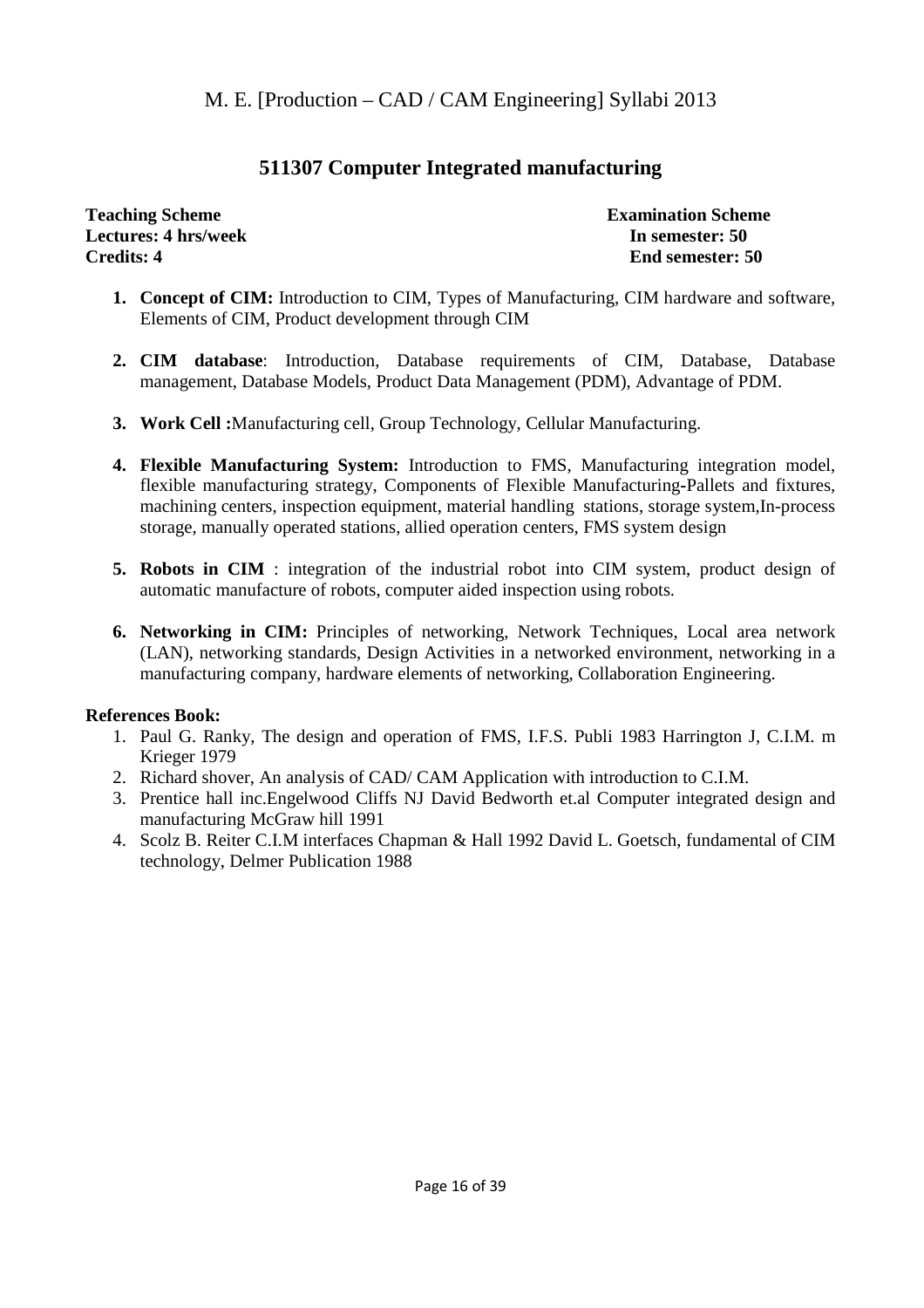## **511308 Finite Element Analysis**

**Teaching Scheme Examination Scheme Lectures: 4 hrs/week In semester: 50 Credits: 4 End semester: 50** 

- **1. Introduction:** Structural analysis, objectives, static, Dynamic and kinematics analyses, Skeletal and continuum structures, modeling of infinite d.o.f. system into finite d.o.f system, Basic steps in finite element problems formulation, general applicability of the method.
- **2. Element types and characteristics:** Discretization of the domain, Basic element shapes, Aspect ratio, shape function, generalized co-ordinates and nodal shape functions, 2d rectangular and triangular elements, Axisymmetric elements.
- **3. Assembly of elements and matrices:** Concept of element assembly, Global and local coordinate system, band width and its effects, Banded and skyline assembly, Boundary conditions, solution of simultaneous equations, Guassian elimination methods, one and 2D applications Higher order and isoparametric elements
- **4. One-Dimensional:** One dimensional quadratic and cubic element, Use of natural co-ordination system, area co-ordinate system continuity nad convergence requirements, 2D rectangular and triangular requirement
- **5. Static analysis :** Analyses of trusses and frames, analyses of machine subassemblies, Use of commercial software packages, advantages and limitations
- **6. Dynamic analysis:**Hmilton's principle, derivation of equilibrium, consistent and lumpe mass matrices, Determination of natural frequencies and mode shapes, use of commercial software packages.

- 1. Trupathi R Chandrupatla and Ashook D. Belegundu, Introduction of Finite Element in Engineering, Prentice Hall of India, 1997.
- 2. Rao S. S., The Finite Element Methods of Engineering, Pergamon Press, 1989.
- 3. Segerland L. J., Applied Finite Element Analysis, Wiley Publication, 1984
- 4. Reddy J. N., An Introduction to Finite Element Methods, McGraw Hill Company, 1984.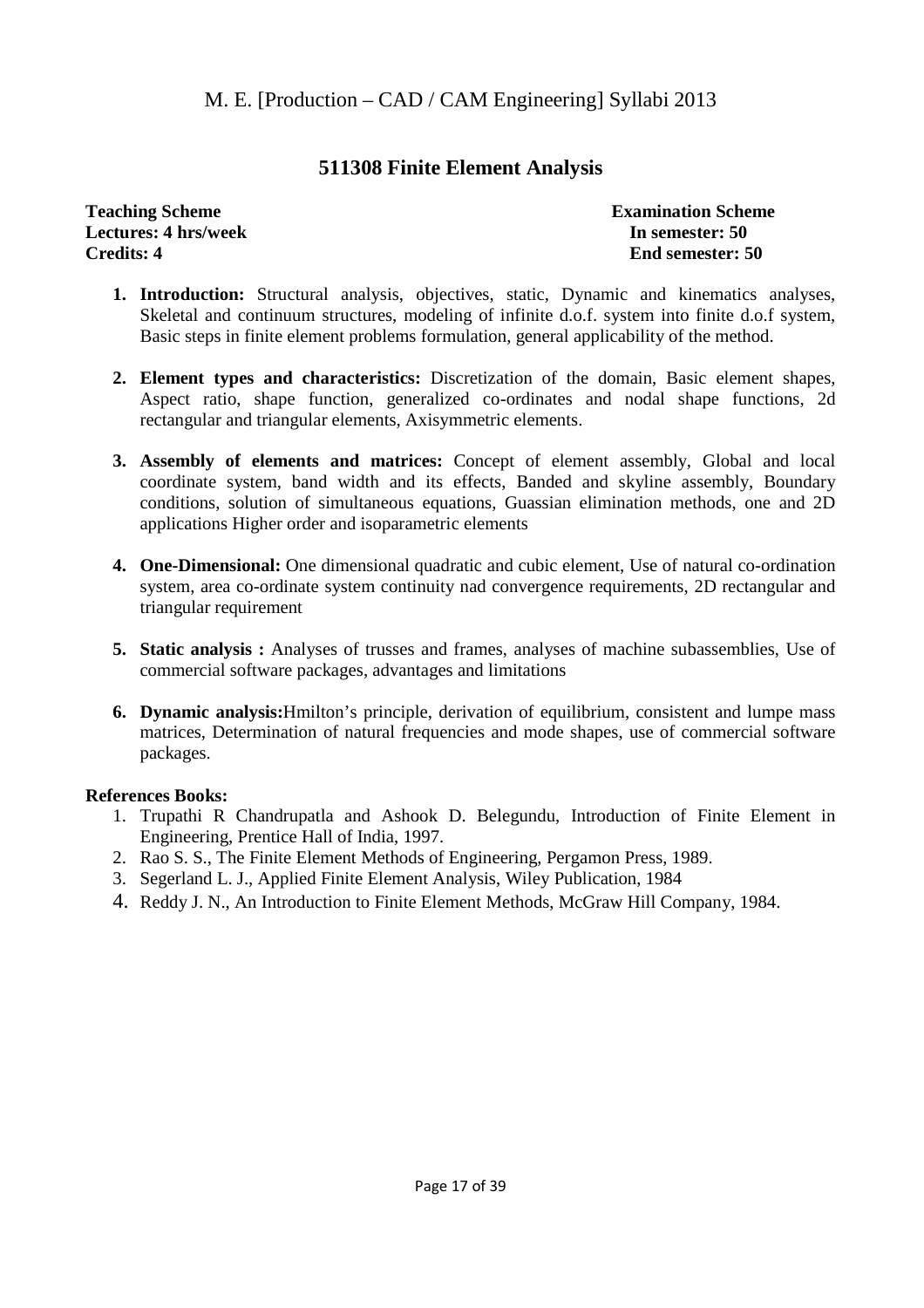## **511309 Optimization Techniques**

#### **Teaching Scheme** Examination Scheme **Lectures: 4 hrs/week In semester: 50 Credits: 4** End semester: 50

- 1. **Classical Optimization Techniques:** Single-variable and Multi-variable Optimization, Hessian Matrix, Saddle Point, Lagrange Multipliers Method, Kuhn-Tucker Conditions
- 2. **Single-variable Optimization Techniques:** Unrestricted Search, Exhaustive Search, Dichotomous Search, Interval-halving Method, Fibonacci Method, Golden-section Method, Quadratic Interpolation Method, Newton Method, Quasi-Newton Method, Secant Method
- 3. **Multi-variable Optimization Techniques:** Evolutionary Optimization Method, SimplexSearch Method, Pattern Search Method, Conjugate Direction Method, Steepest Descent Method, Newton's Method, Conjugate Gradient Method, Davidon- Fletcher-Powell Method
- 4. **Constrained Optimization Techniques:** Interior Penalty Function Method, Exterior Penaltyfunction Method
- 5. Genetic Algorithm, Simulated Annealing, Artificial Neural Networks
- 6. **Theory of Constraints:** Introduction to TOC, Optimized Production Technology (OPT), Nine principles of OPT, Five Focusing Steps (The 5FS) of TOC, Capacity Constrained Resources and the Time Buffer, Modeling the Time Buffer, Modeling Return-On-Investment (ROI) in TOC, Comparison of TOC and Local Optimization Approaches.

- 1. Deb K (2004). Optimization for Engineering Design: Algorithms and Examples, Prentice Hall of India.
- 2. Dennis J Jr, Schnabel R (1996). Numerical Methods for Unconstrained Optimization and Nonlinear Equations, Society for Industrial and Applied Mathematics.
- 3. Rao S (1996). Engineering optimization, Theory and Practice, New Age International Publishers
- 4. Ravindran A, Ragsdell K and Reklaitis G (2006). Engineering Optimization: Methods and Applications, 2nd edition, John Wiley and Sons Inc.
- 5. Goldratt, E. M. and Cox, J. (2004). The Goal: A Process of Ongoing Improvement. 3rd Edition, North River Press. ISBN-10: 0884271781, ISBN-13: 978-0884271789
- 6. Dettmer, H. William (1997). Goldratt's Theory of Constraints: A Systems Approach to Continuous Improvement, American Society for Quality. ISBN 0873893700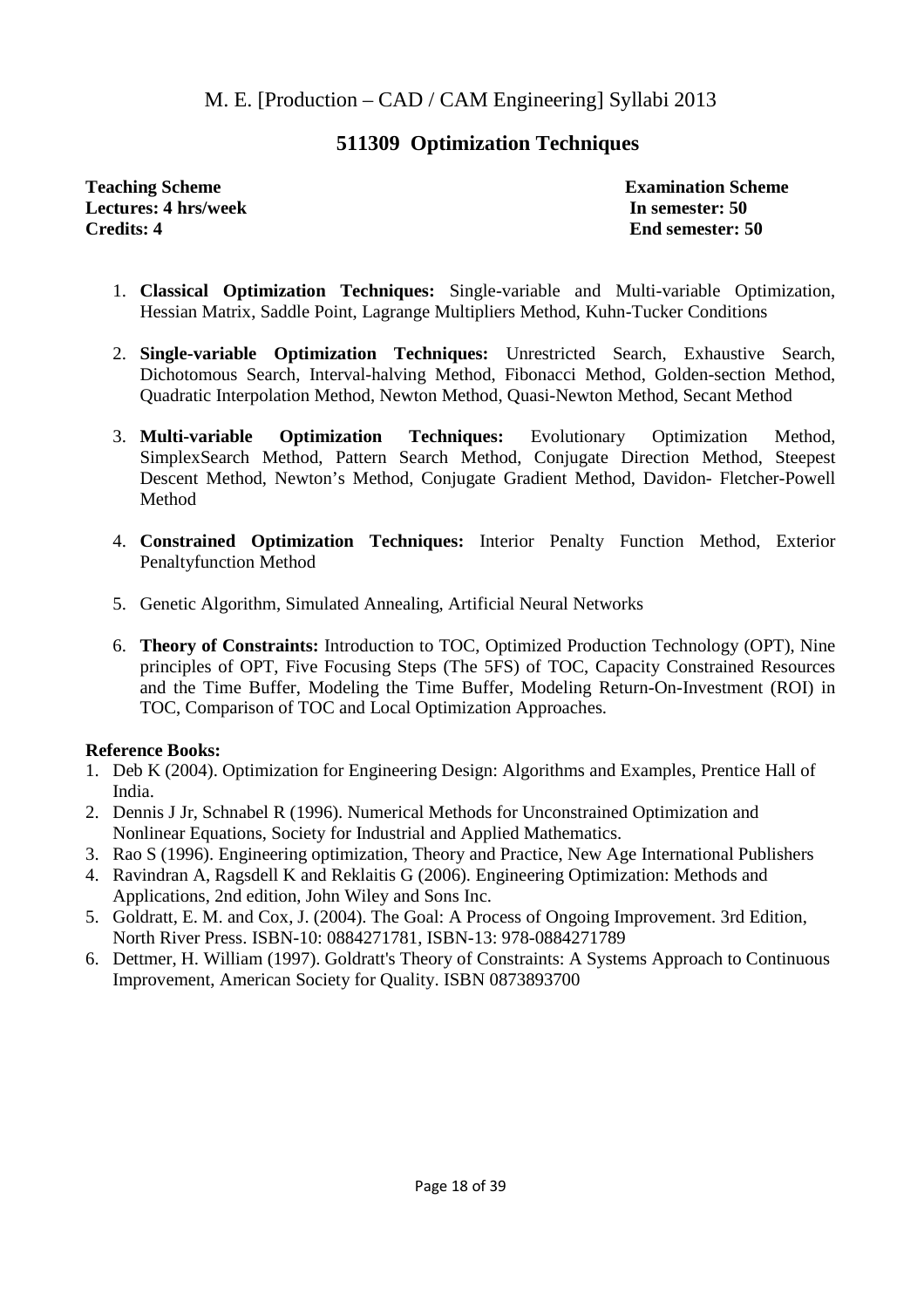## **511310 Elective II, a) Manufacturing Systems Design**

#### **Teaching Scheme Examination Scheme Lectures: 5hrs. /week In Semester: 50 Credits: 5 End Semester: 50**

- 1. Fundamentals: System concept, Hierarchical structure, System design, Decision making procedure, System types in manufacturing environments;Manufacturing Systems: Structural aspects, transformational aspects, procedural aspects, integrated manufacturing systems; Modes of Production- Jobbing / Intermittent /Continuous; Mass Production- Economies of Scale, Optimum production scale, Mass Customization; Multi-Product Small Batch Production-Economies of Scope with Diversification; Logistic Systems- Material flow: conversion / transportation / storage
- 2. Product / Process Planning and Design: Product Life Cycle, Planning of a new product,Product Design Aspects, Design cost considerations, Concurrent Engineering; Process and Operation Design- Computer Aided Process Planning, Optimum routing analysis using Dynamic Programming and Network Techniques, Criteria for line balancing.
- 3. Manufacturing Optimization: Criteria for Evaluation, Optimization of single stagemanufacturing- Unit production time and cost; Optimization of multistage manufacturing system- Scope, basic mathematical models; Cost Estimating- Classical metal cutting cost analysis, Industrial cost estimation practices, Estimating material, setup and cycle times.
- 4. Information Systems in Manufacturing: Database structures, hierarchical, network, Relationalconcepts, keys, relational operations, query languages; Shop Floor Data Collection Systems-Types of data, on-line and off-line data collection, Automatic data collection systems.
- 5. Computer Simulation in Manufacturing System Analysis: Characteristics, Simulation Models, applications of probability and statistics; Design and evaluation methodology of manufacturing systems, General design framework, Analysis of situation, Setting objectives, Conceptual modeling, Detailed design, Evaluation and Decision.
- 6. Modern approaches in Manufacturing: Cellular Manufacturing- Group Technology, Composite part, Rank Order Clustering Technique, Hollier method for GT cell layouts; Flexible Manufacturing- Concept, components, architecture; Lean Production- concept, principles, Agile Manufacturing- concept, principles and considerations for achieving agility.

- 1. KatsudoHitomi, (1998), "Manufacturing Systems Engineering", Viva Low Priced Student Edition, ISBN 81-85617-88-0
- 2. B. Wu, "Manufacturing Systems Design & Analysis: Context and Techniques" (2/e), Chapman & Hall, UK, ISBN 041258140X
- 3. Mikell P. Groover, (2002), "Automation, Production Systems and Computer Integrated Manufacturing", (2/e), Pearson Education, ISBN 81-7808-511-9
- 4. Radhakrishan P., Subramaniyan S. and Raju V., "CAD / CAM / CIM", (3/E), New Age International Publication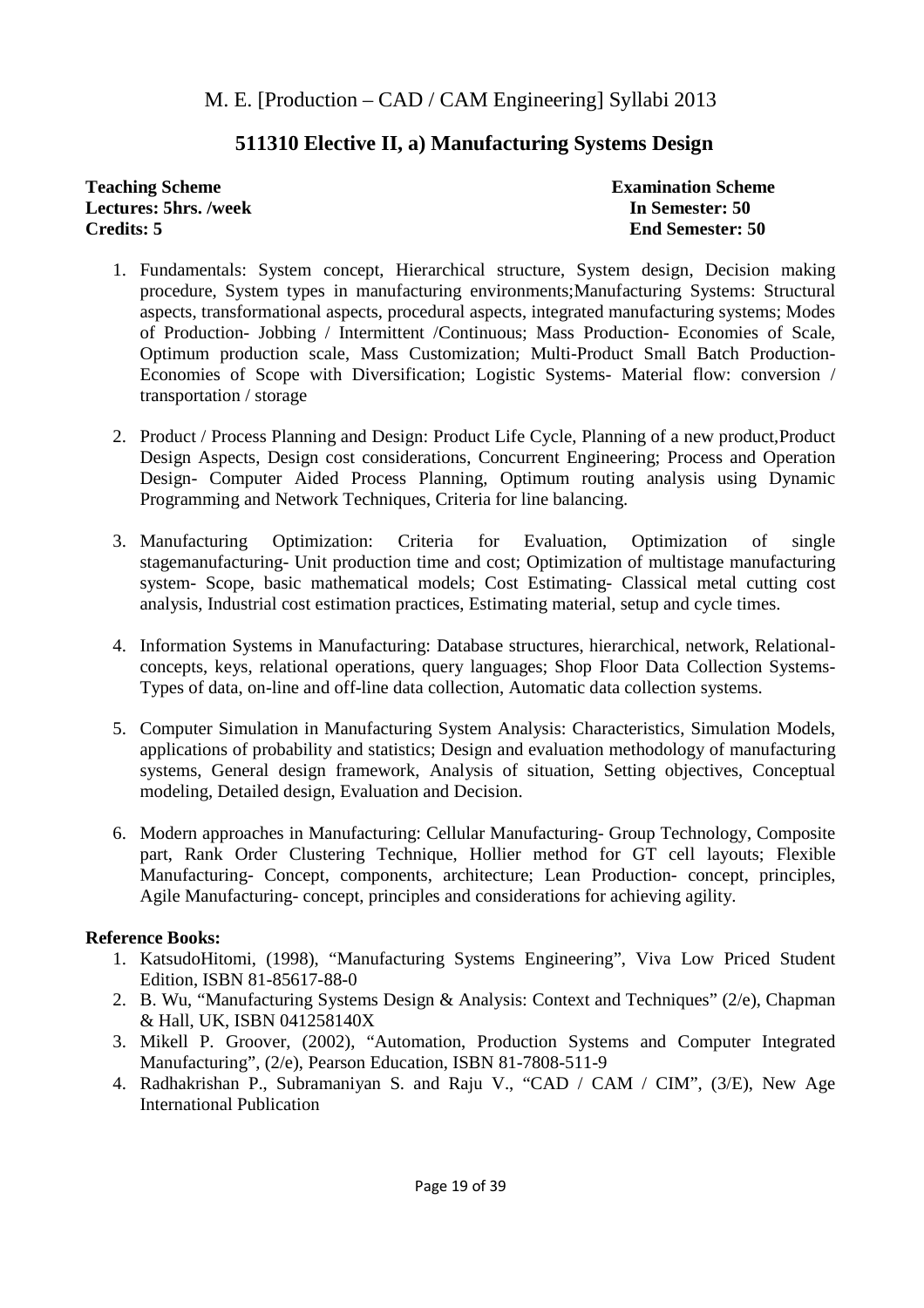- 5. Luca G. Sartori,(1998), " Manufacturing Information Systems", Addison Wesley Publishing Co.
- 6. N. Viswanadhan& Y, Narhari, (1998), "Performance Modeling of Automated Manufacturing Systems", Prentice Hall of India
- 7. Phillip F. Ostwald, JairoMunez, (2002), " Manufacturing Processes and Systems", John Wiley & Sons (Students' Edition), ISBN 9971-512-34-3
- 8. Sanjay B. Joshi, Jeffrey S. Smith ,(1994), "Computer Control of Flexible Manufacturing Systems: Research and Development", Springer, ISBN 0412562006, 9780412562006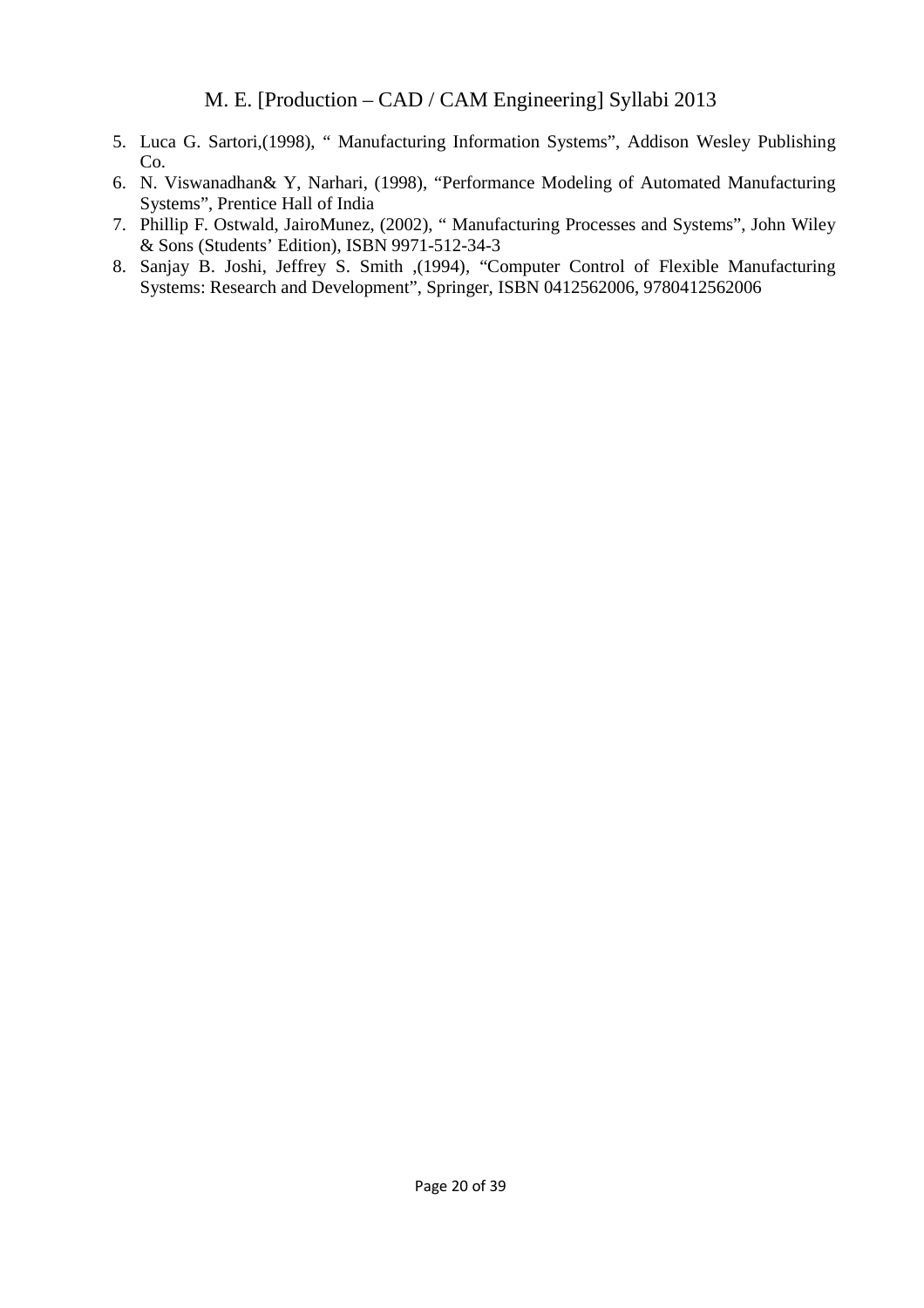## **511310 Elective II, b) Rapid Prototyping**

#### **Teaching Scheme Examination Scheme Examination Scheme Lectures: 5 hrs. /week In semester: 50 Credits: 5 End semester: 50**

- 1. Introduction to RP, Technology Description and Definition to RP, Overview of RP, Benefits and Application. RP Processes: Process overviews, STL file Generation, File Verification and Repair, Build File Creation, Part Construction, Part Cleaning and finishing, Process Strength and its limitations.
- 2. Classes of RP systems: 3D Printers, Enterprise Prototyping centers, Direct digital tooling, Direct digital manufacturing, system classification, Stereo lithography, SL with photo polymerization, SL with liquid thermal polymerization, Selective Laser Sintering, Fused deposition modeling, Laminated object manufacturing, Laser powder forming
- 3. Prototype properties: Material properties, color, dimensional accuracy, stability, surface finish, machinability, environmental resistance, operational properties
- 4. RP Applications: Design, Concept Models, Form & fit checking, Ergonomic Studies, Functional testing, Requesting Price quotes, CAD data verification, Rapid Tooling, Rapid manufacturing, Science & Medicine, Archeology, Paleontology & forensic Science, miniaturization
- 5. Fundamental Process: Background, The line spread function of scanned Gaussian Laser Beam. The Parabolic Cylinder, The working curved equation, The curved linewidth function, Mechanical properties, Bilateral exposure of a Thin Sample, The Photomodulus Model, Experimental Method, Experimental Results.
- 6. Alternate Approach to RP and Manufacturing: Introduction, Laser Additive Laser Point-by-Point Method, Laser –Additive Non Laser Point-by Point Fabrication, Laser Subtractive Laser Fabrication, Laser Additive Non Laser Fabrication.

#### **REFERENCES**

- 1. T. A. Grimm & Associates, Users Guide to Rapid Prototyping, Society of Manufacturing Engineers ( SME ) ISBN 0872636976
- 2. Frank W. Liou, Rapid Prototyping & engineering applications, CRC Press, ISBN 978-0-8493- 3409-2
- 3. Rapid Prototyping theory & practice, Manufacturing System Engineering Series, Ali K. Kamarani, Springer Verlag
- 4. Rapid Prototyping- case book, J. A. McDonalds, C. J. Ryall, Wiley Eastern
- 5. Rapid & Virtual Prototyping & applications, C. E. Bocking, AEW Rennie, Wiley Eastern
- 6. Paul F. Jacobs, Rapid Prototyping and Manufacturing, First Edition Published by Society of Manufacturing Engineers. ISBN: 0-87263-425-6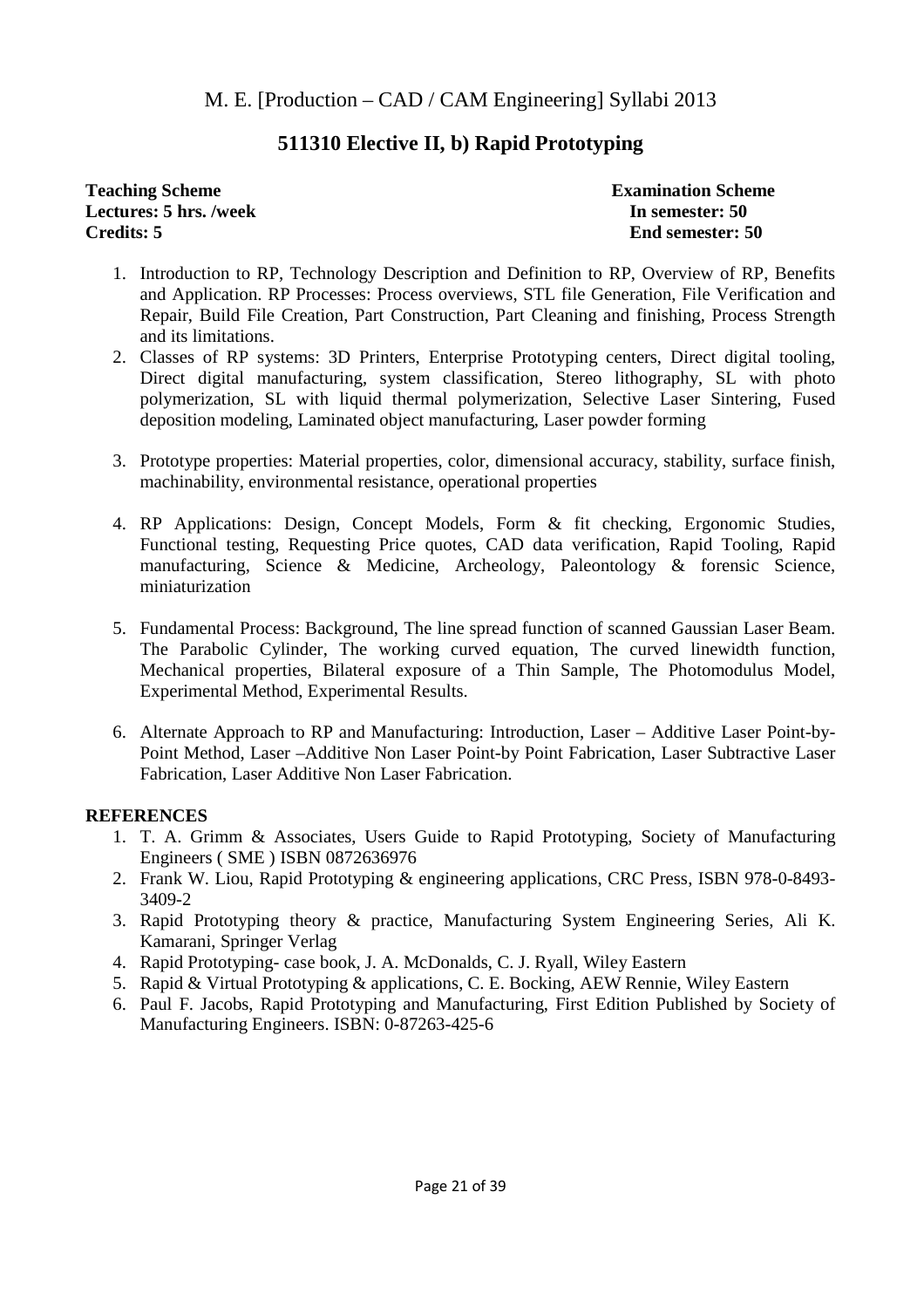## **511310 Elective II, c) Product Life Cycle Management**

**Teaching Scheme Examination Scheme Lectures: 5 hrs. /week In semester: 50 Credits: 5 End semester: 50** 

- 1. **Introduction:** Background, Overview, Need, Benefits, Concept of Product Life Cycle. Components / Elements of PLM, Emergence of PLM, Significance of PLM, Customer Involvement. Product Life Cycle Environment: Product Data and Product Workflow, Company's PLM vision, The PLM Strategy, Principles for PLM strategy, Preparing for the PLM strategy, Developing a PLM strategy, Strategy identification and selection, Change Management for PLM.
- 2. **Product development process & Methodologies:** Integrated Product development process Conceive – Specification, Concept design, Design - Detailed design, Validation and analysis (simulation), Tool design, Realize – Plan manufacturing , Manufacture, Build/Assemble , Test (quality check) , Service - Sell and Deliver , Use , Maintain and Support, Dispose. Bottom-up design, Top-down design, Front loading design workflow, Design in context, Modular design. Concurrent engineering - work structuring and team Deployment - Product and process systemization - problem, identification and solving methodologies. Product Reliability, Mortality Curve. Design for Manufacturing, Design for Assembly. Design for Six Sigma.
- 3. **Product Modeling** Definition of concepts Fundamental issues Role of Process chains and product models -Types of product models - model standardization efforts-types of process chains - Industrial demands.
- 4. **4.Types of Analysis Tools :** Design for manufacturing machining casting and metal forming - optimum design - Design for assembly and disassembly - probabilistic design concepts - FMEA - QFD - Taguchi Method for design of experiments -Design for product life cycle. Estimation of Manufacturing costs, Reducing the component costs and assembly costs, Minimize system complexity.
- 5. **Product Data Management –(PDM Technology:** An Introduction to Concepts, Benefits and Terminology, CIM Data. PDM functions, definition and architectures of PDM systems, product data interchange, portal integration, PDM acquisition and implementation.
- 6. **Recent Advances**: Intelligent Information Systems Knowledge based product and process models - Applications of soft computing in product development process - Advanced database design for integrated manufacturing.

- 1. Grieves, Michael. Product Life cycle Management, McGraw-Hill, 2006. ISBN 0071452303
- 2. Product Life Cycle Management by AnttiSaaksvuori, AnselmiImmonen,Springer, 1st Edition (Nov.5, 2003)
- 3. Stark, John. Product Lifecycle Management: Paradigm for 21st Century Product Realisation, Springer-Verlag, 2004. ISBN 1852338105
- 4. Product Design & Process Engineering, McGraw Hill Kogalkusha Ltd., Tokyo, 1974.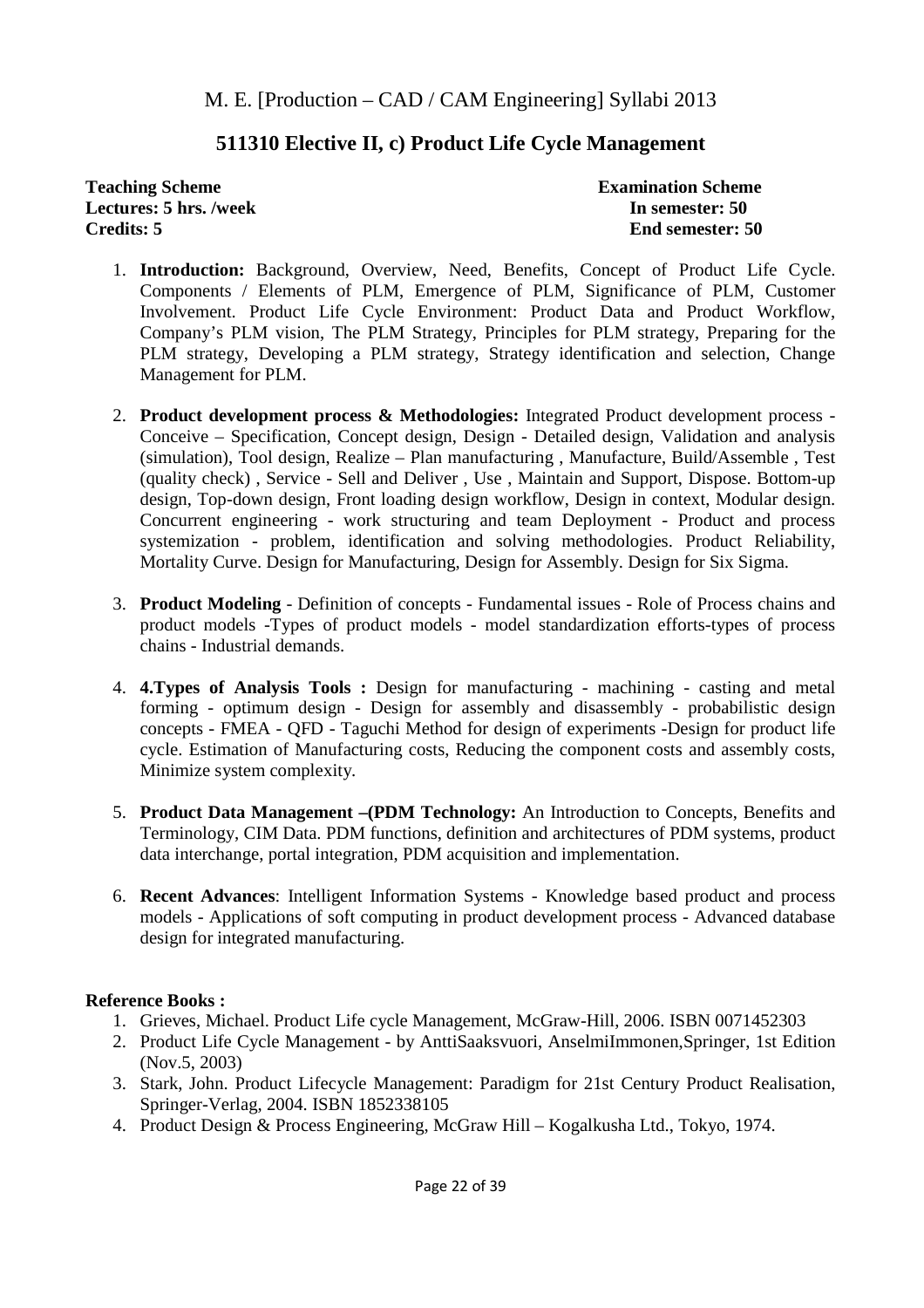- 5. Product Design & Development by Kari Ulrich and Steven D. Eppinger, McGraw Hill International Edns, 1999.
- 6. Effective Product Design and Development by Stephen Rosenthol, Business One Orwin, Homewood, 1992 ISBN 1-55623-603-4.
- 7. Burden, Rodger PDM: Product Data Management, Resource Pub, 2003. ISBN 0970035225
- 8. Clement, Jerry; Coldrick, Andy; & Sari, John. Manufacturing Data Structures, John Wiley & Sons, 1992. ISBN 0471132691
- 9. Clements, Richard Barrett. Chapter 8 ("Design Control") and Chapter 9 ("Document Control") in Quality Manager's Complete Guide to ISO 9000, Prentice Hall, 1993. ISBN 013017534X
- 10. Crnkovic, Ivica; Asklund, Ulf; &Dahlqvist, AnnitaPersson. Implementing and Integrating Product Data Management and Software Configuration Management, Artech House Publishers, 2003. ISBN 1580534988
- 11. Garwood, Dave. Bills of Materials for a Lean Enterprise, Dogwood Publishing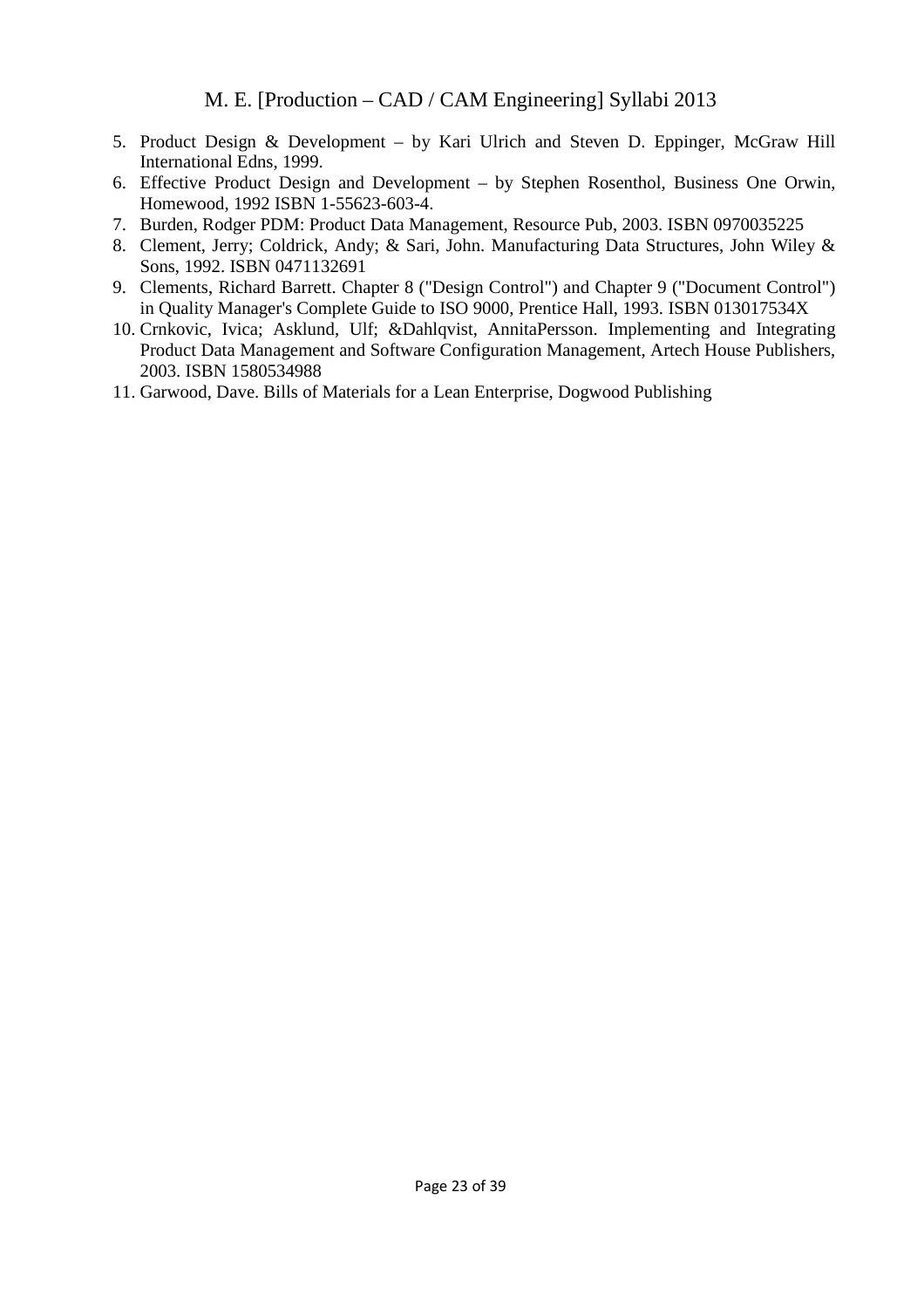## **511310 Elective II, d) CAD/CAM/CAE Software Development**

**Teaching Scheme Examination Scheme Lectures: 5 hrs. /week In semester: 50 Credits: 5 End semester: 50** 

- 1. **Introduction to Customization:** Customization, Application Programming Interface (API), macros, scripts.
- 2. **Tools for Customization:** Object Oriented Programming (OOP), OLE interfaces in CAD/CAM software, Use of general programming interfaces like VB, VBS, VC++, OpenGL programming
- 3. **System dependent programming interfaces** : Visual LISP (AutoCAD), GRIP (Unigraphics), Pro-Programming (Pro-Engineer), CATIA etc.
- 4. **Computer-based System Engineering:** System engineering process, Software product development life cycle, software processes, software development project management, software prototyping
- 5. **Rapid Development**: Core issues in rapid development, rapid development languages, life cycle planning and customer oriented development Solid Modeling Algorithms: Euler operations, basic solid modeling algorithms
- 6. **Automated Solid Modeling using Customization**: Creating 2D, 3D and solid entities through API, Editing 2D, 3D and solid entities through API, Design and development of user interfaces- icons, menus, dialog boxes, integrating databases with CAD, creating bill of material or parts list, automated assembly modeling through customization, automated drafting and dimensioning using customization, creating automated animations using API and animation software.

- 1. Steve McConnel, Rapid Development, Microsoft Press
- 2. Ian Sommerville, Software Engineering, Pearson Education
- 3. Foley, Van Dam, et al, Computer Graphics, Pearson Education
- 4. Mason Woo et al, Open GL Programming Guide
- 5. George Omura, Advanced AutoCAD
- 6. ShyamTickoo, Customizing AutoCAD, Thomson Learning
- 7. ShyamTickoo, CATIA, Thomson Learning
- 8. MarttiMantilya, Solid Modelling, Computer Science Press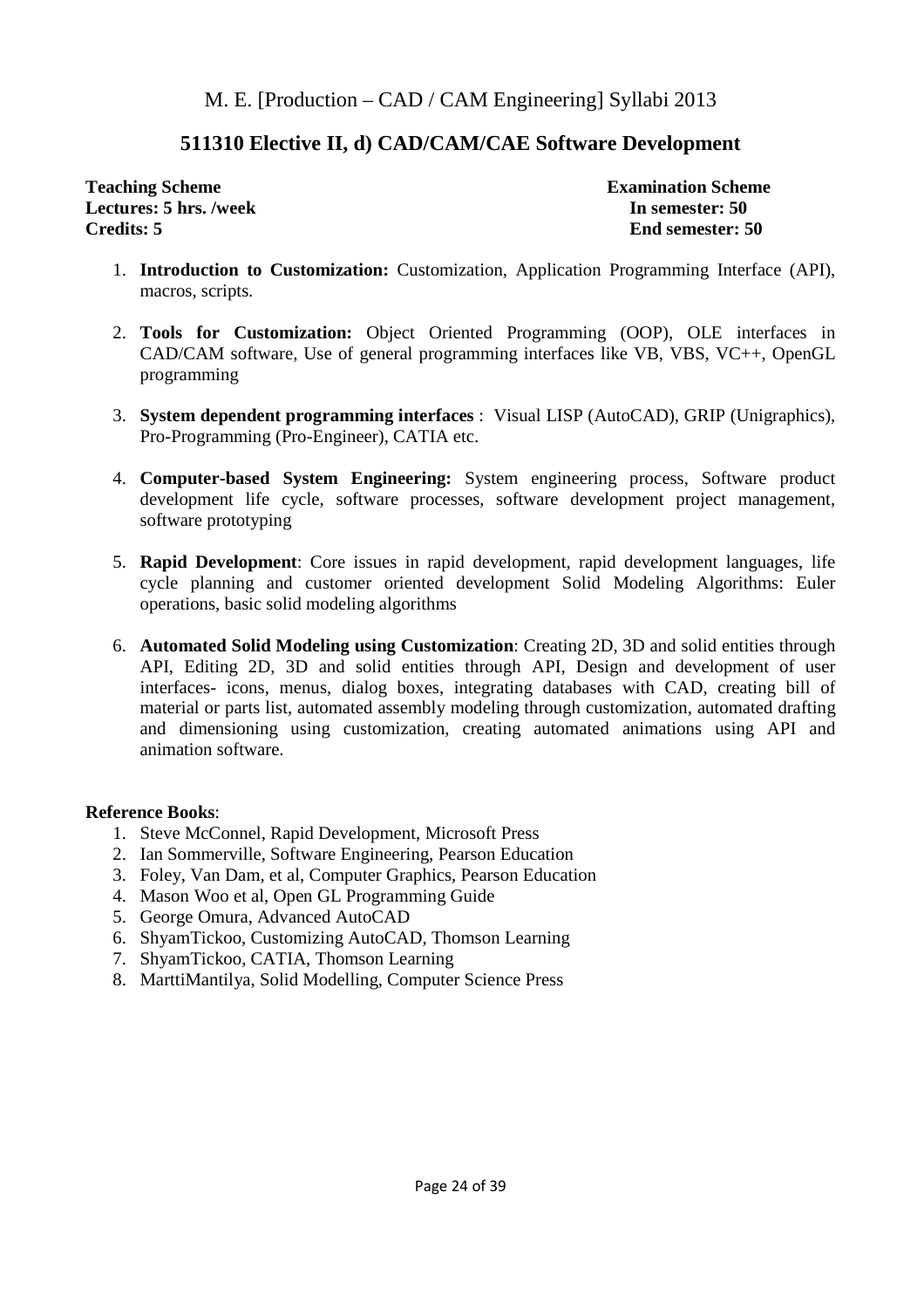## **511311 Lab Practice II**

## **Practicals: 4 hrs. /week TW: 50 Credits: 4** Oral: 50

# **Teaching Scheme Examination Scheme Examination Scheme**

Each student should write at least two assignments on each theory subject studied in Semester II and conduct minimum Six experiments listed below as laboratory work.

- 1. Structural Analysis
- 2. Thermal Analysis
- 3. Fluid Flow Analysis
- 4. Coupled Field Analysis
- 5. Nodal Analysis
	- Minimum four problems shall be solved with hand calculations.
- 6. Simulation of any manufacturing system and its analysis using any manufacturing simulation package like Witness, Promodel, Arena etc.
- 7. Co-ordinate Measuring Machine: Case study: Inspection of a component using different probes, generation of report and interface (for example – Gears, Housings, Flywheels, Walls of machine structure, etc.)
- 8. Solution of constrained and unconstrained non-linear optimization problem using any computer software packages.
- 9. Development of manufacturing data knowledgebase using any programming language.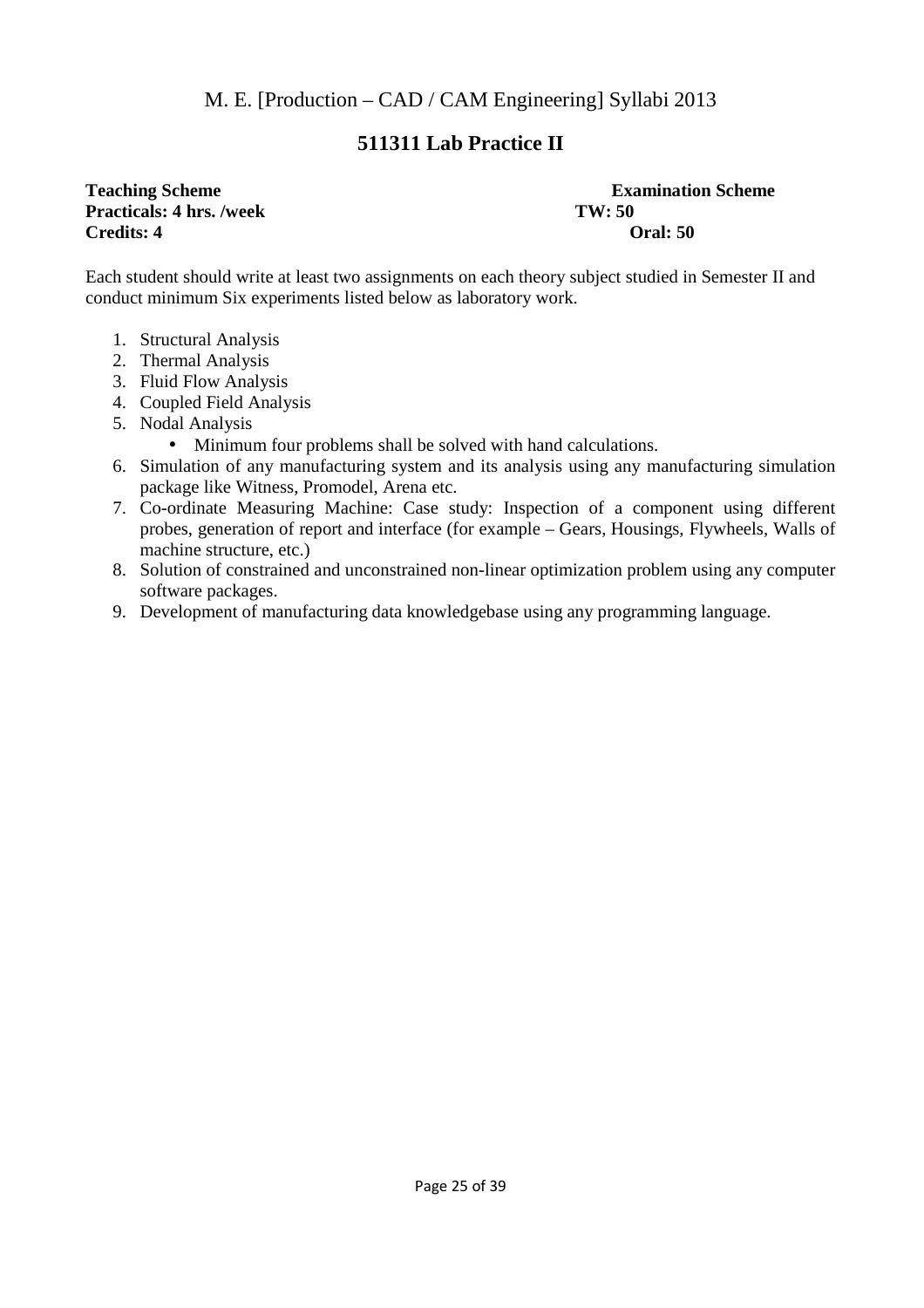## **511312 Seminar I**

## **Teaching Scheme** <br>**Examination Scheme Practicals: 4 hrs. /week Term work: 50 Marks Credits: 4 hrs. /week Term work: 50 Marks 20 Marks 20 Marks 20 Marks 20 Marks 20 Marks 20 Marks 20 Marks 20 Marks 20 Marks 20 Marks 20 Marks 20 Marks 20 Marks 20 Marks 20 Marks**

**Credits: 4 Oral:50 Marks** 

Each student is required to deliver a Seminar on state of the art topic of his/her choice relevant to any area of CAD/CAM/CAE and submit it in the form of short report.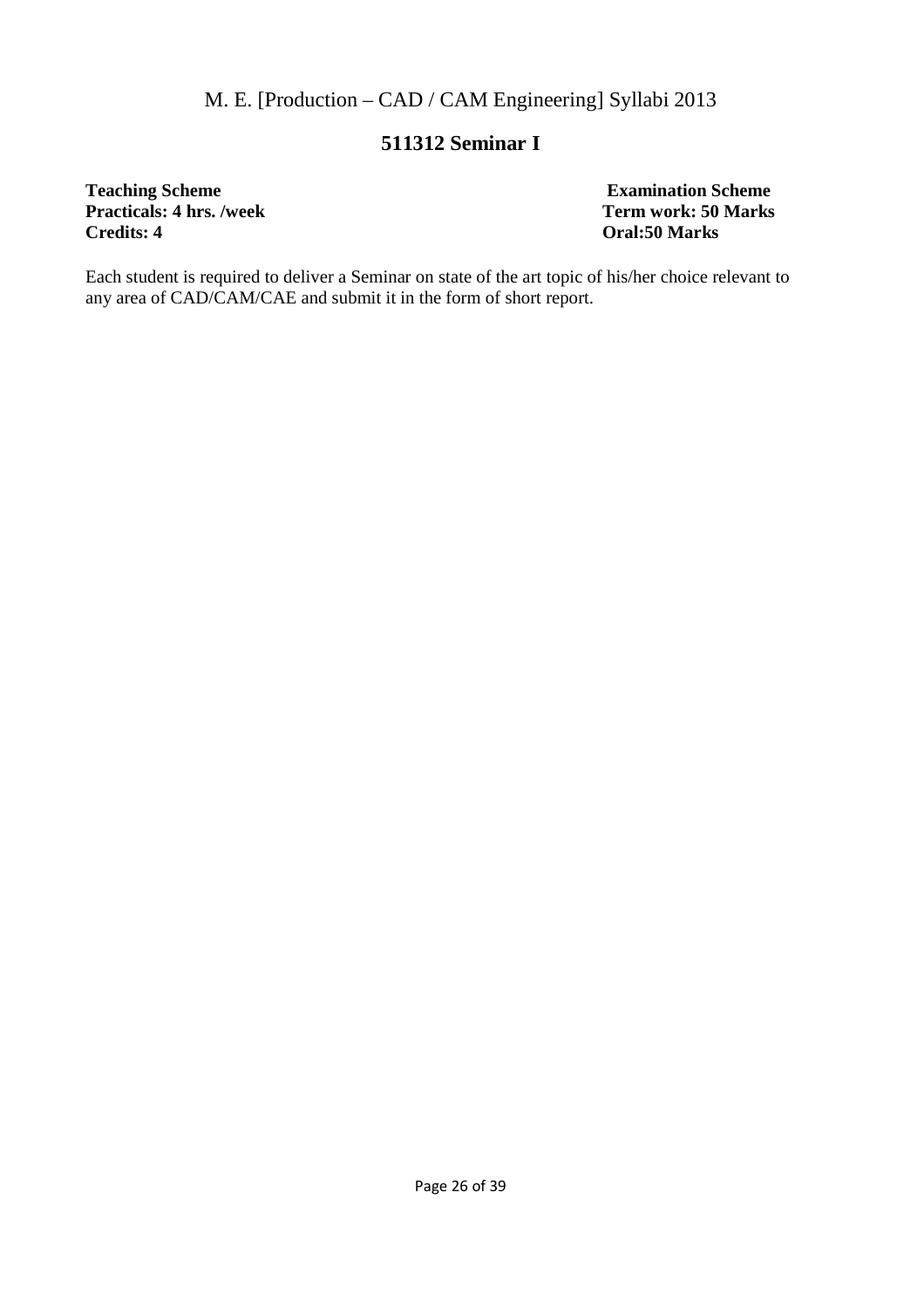## **511313 Advanced Stress Analyses**

#### **Teaching Scheme Examination Scheme Examination Scheme Lectures: 4 hrs. /week In semester: 50 Credits: 4** End semester: 50

- 1. Component of stress and strain, their principle values and invariant, Generalized Hook's lawGeneral 3-D Problems and Classical theorems, Plane stress and plane strain. Airy's stress function. 2-D problems in rectangular and polar coordinates
- 2. Complex variable approach. Complex representation of stresses, displacements and appliedboundary loads Different methods of solution of 2-d problems for finite and infinite plates with simply and multiply connected regions.
- 3. Experimental methods of stress analysis. Strain gauges, Photo-elasticity, Bio-refringent coatings, Brittle coatings, Moirefrings, X-ray techniques and holography.
- 4. Introduction to fatigue and fracture mechanics, ductile and brittle fractures, Mechanism of fatigue crack initiation and propagation, fatigue data representation, factors influencing fatigue strength, life prediction, prevention of fatigue failures, corrosion fatigue.
- 5. Linear elastic fracture mechanics (LEFM), The pattern of stress and deformation near the tip of the crack. Determination of fracture toughness, Stress intensity factor, elastic plastic fracture mechanics, the size of the plastic zone, condition for the fracture, the energy release rate, subcritical growth in reactive environment, crack extension behavior, Paris equation.
- 6. Fatigue and fracture safe designs, Investigation and analysis of failures, case studies in fatigue and fracture mechanics.

- 1. S.P. Thimoshenko and J.N. Goodier, Theory of Elasticity, McGraw-Hill, 1982
- 2. J. W. Dally and W. F. Riely, Experimental stress analysis, McGraw-Hill, 1978
- 3. Knott J. F.; Fundamentals of fracture mechanics; Butter worth Publication, 1973 Kocanda S.; Fatigue failure of Metals; SynthoffordNoordhoff, 1978.
- 4. Fros N.E. et al.; Metal fatigue; Clarendon Press, 1974.
- 5. Broek D.; Elementary Engineering Fracture Mechanics; Noordhoff, 1975.
- 6. Rolfe S.T., Barsom J.M.; Fracture and Fatigue Control in Structure; Prentice Hall, 1977.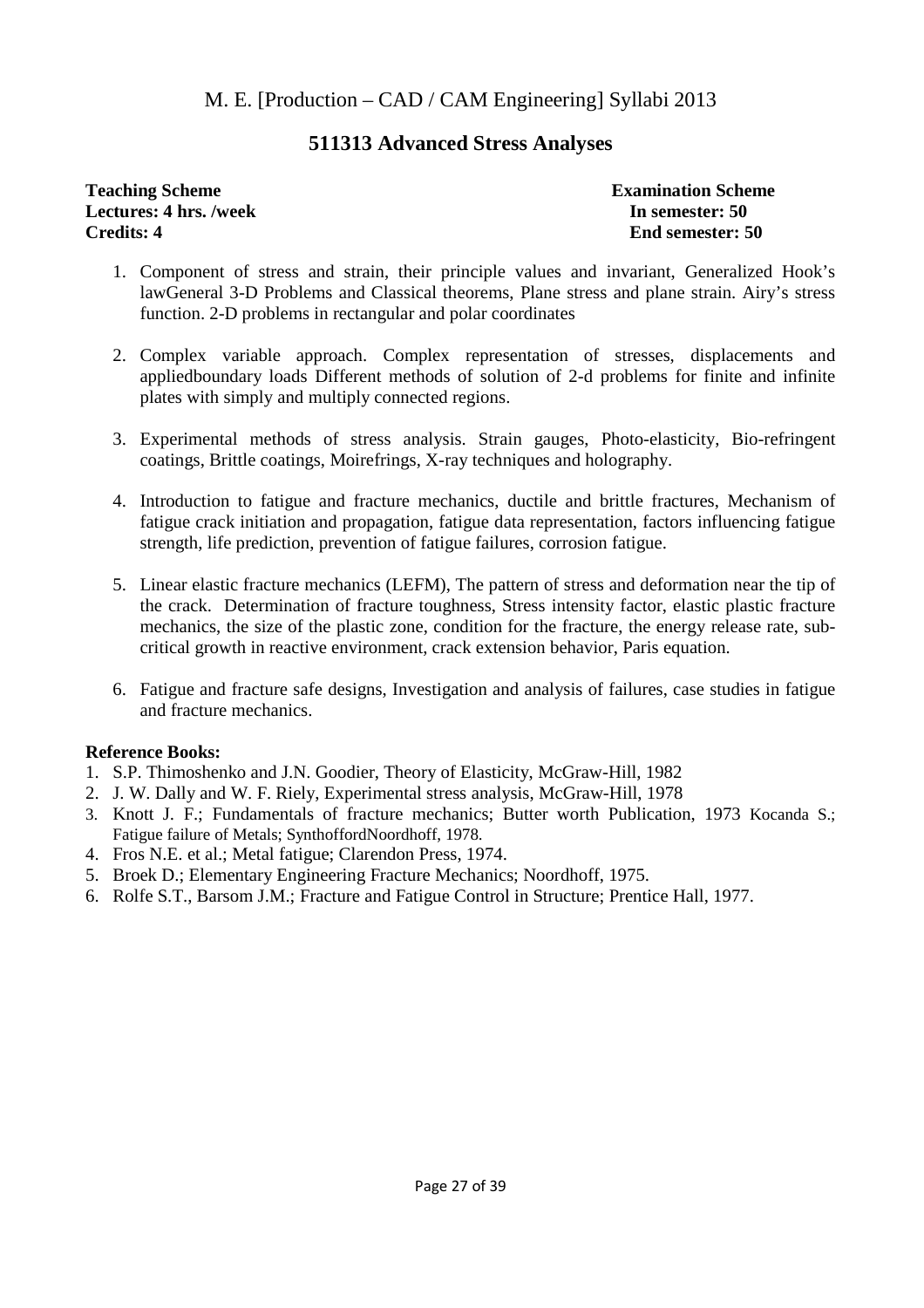## **511314 Computer Aided Production Planning**

**Teaching Scheme Examination Scheme Lectures: 4 hrs. /week In semester: 50 Credits: 4** End semester: 50

**1. Computer Aided Forecasting** : Nature and use of forecast, sources of data, demand patterns,forecasting models, selection of forecasting technique, measurement of forecast Accuracy, Adoptive methods.

Computerized relative allocation of facility technique, automated layout design program and computerized relationship layout planning for facility location and layout

- **2. Group Technology:** Introduction, objectives part families, algorithms and models for G.T. Rank order clustering, Bond energy, mathematical model for machine – component cell formation. Design and manufacturing attributes. Parts classification and coding, concept of composite job machine group, cell group tooling, design rationalization, CAD/CAM and GT benefits.
- **3.** Computer Aided Process Planning, Operation Management, Computer Aided Inspection-Computer Aided Testing, Contact type, non contact type
- **4. MRP:** Introduction, Objective, Input, Computational procedure, information provided by the system. Detailed capacity planning, manufacturing resources planning

**ERP:** Introduction, main features, generic model of ERP system, selection of ERP, proof of concept approach, analytic hierarchy approach, ERP implementation.

- **5.** Job Sequencings, scheduling,Shop floor control- data collection, computer generated time standard.
- **6.** Simulation Major activities, purpose, simulation process, types methodology, simulation packages, process quality simulator, computer requirements trends, applications simulation of manufacturing systems.

- 1. An introduction to Automated Process Planning Tien Chien Chang and Richard Awysk/Prentice hall
- 2. M.P. Groover, Automation production systems and computer aided mfg.-
- 3. P.N.Rao, N.K.Tewari, T.K. Kundra, Computer aided manufacturing
- 4. G.T. in the engineering industry Bur bridge
- 5. MRP by Orlikey
- 6. Buffa&Sarin, Modern Production Management
- 7. P.B.Mahapatra, Computer Aided production management
- 8. Averill M Law & David Kelton, Simulation modeling and analysis, Tata Mcgraw Hill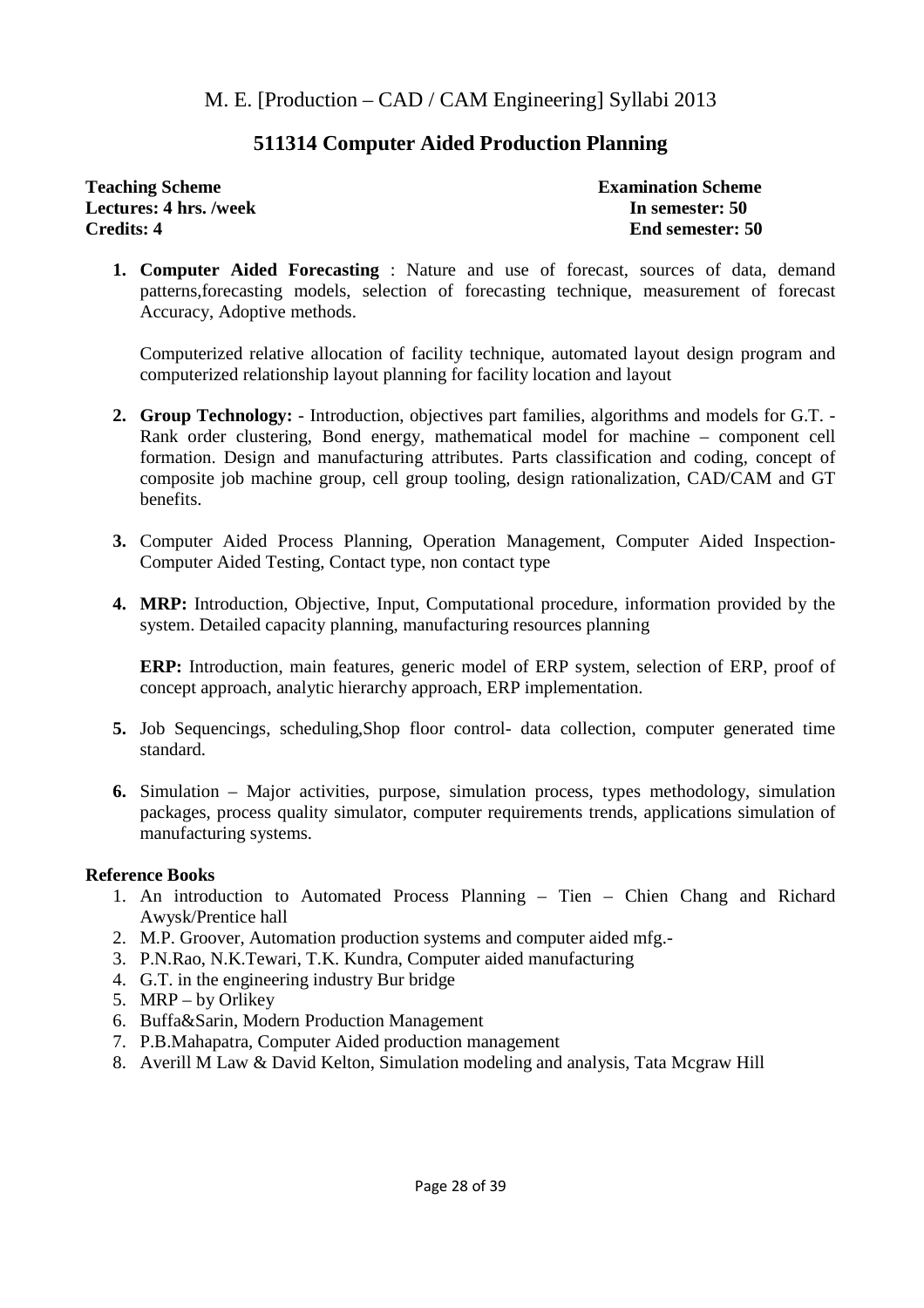## **511315 Elective III, a)Tribology and Surface Engineering (Open elective)**

**Teaching Scheme**  Teaching Scheme **Examination** Scheme **Lectures: 5hrs. /week In semester: 50 Credits: 5 End semester: 50** 

- 1. Friction Wear and Corrosion: Theory of friction- sliding and rolling friction, Tabor'smodel of friction, Friction properties of metallic and non metallic materials, friction inextreme conditions, Wear, types of wear, mechanisms of wear, wear resistant materials,Mechanisms and types of corrosion, Measurement and testing of Friction, Wear andCorrosion, Prevention of wear and Corrosion.
- 2. Lubrication Theory: Lubricants and their physical properties, lubricants standards,Lubrication regimes, Hydrodynamic lubrication, Reynolds equation, Thermal, inertia andturbulent effects, Elasto, Plasto and magneto hydrodynamic lubrication, Hydrostatic, Gaslubrication. Design of fluid film bearings, Design of air bearing and gas bearing.
- 3. Tribo Measurement and Instrumentation: Surface topography measurements, Electronmicroscope, Laser method, Instrumentation, International Standards, Bearingperformance measurements, Bearing Vibration Measurement
- 4. Introduction to Surface Engineering: Concept and Scope of Surface Engineering,Mathematical modeling and manufacturing of surface layers, The solid surface-geometrical , mechanical and physico chemical concept, Three dimensional structure ofsurface, The superficial layer and its parameters.
- 5. Surface Engineering for Wear and Corrosion Resistance: Diffusion Coatings, Electroand Electro-less plating, Hot dip coating, Metal Spraying, Cladded coatings, Crystallizingcoatings, Flame and arc processes, Conversion coatings, selection of coatings for wearand corrosion resistance, Potential properties and parameters of coatings.
- 6. Thin Layer Engineering Processes: Laser and electron beam hardening, its processparameters and their effects, Physical vapor deposition, Thermal evaporation Arcvaporization, Sputtering, Chemical vapor deposition, ion implantation technique,Coating of tools, TiC, TiN, Al2O3 and Diamond coating properties, applications of thinCoatings.

- 1. Hulling J. "Principles of Tribology" McMillan, 1984
- 2. Williams J.A. "Engineering Tribology" Oxford University press, 1994.
- 3. Davis J. "Surface Engineering for corrosion and Wear Resistance", WoodheadPublishing, 2001.
- 4. TadauszBurakowski, "Surface Engineering of Metals: Principles, Equipments,Tehnologies" Taylor and Francis.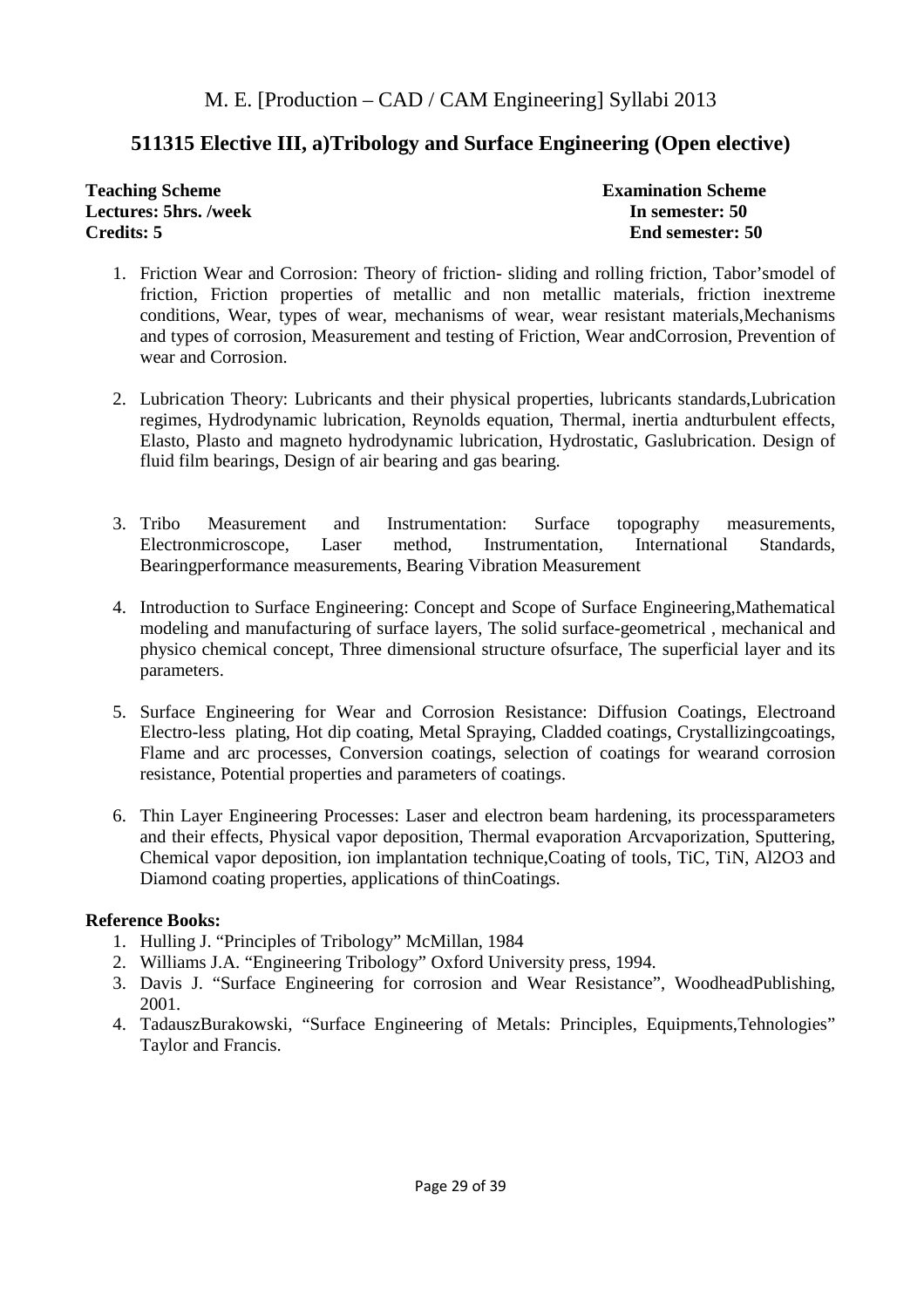## **511315 Elective III, b)Advanced Materials and Processing (Open elective)**

**Teaching Scheme Examination Scheme Lectures: 5 hrs. /week In semester: 50 Credits: 5 End semester: 50** 

- 1. Review of engineering materials- metals, alloys- ferrous and non-ferrous, plastics and polymers, ceramics and composites. Dual phase steels, micro alloyed steels, High strength low alloy steels, transformation inducted plasticity (TRIP) steels, Maraging steels. Heat treatment of ferrous and non ferrous alloys for modification of structure and properties.
- 2. Modern materials- Compositions, properties and applications of: Inter-metallic's,Ni and Ti aluminides, smart materials, shape memory alloys, Metallic glass- quassi crystals, Dielectrics, semi conductors, conductors & super conducting materials. Magnetic and photoelectric materials, optical materials, Bio materials, micro electronic materials and nano materials.
- 3. Non Metallic Materials- Polymer materials, formation of polymer structures, production techniques of fibers, foams, adhesives and coatings. Structure, properties and applications of engineering polymers. Advanced structural ceramics, WC, TiC, TaC, Al2O3, SiC, Si3N4, CBN and diamond- properties, processing and applications.
- 4. Composites: Fibers-glass, boron, carbon, organic, ceramic and metallic fibers- matrix materials- polymers, metals and ceramics. Processing of polymer matrix composites: open mould process, bag molding, compression molding with BMC and SM- filament winding, pultrussion- centrifugal casting, injection molding, applications of PMC's. Processing of metal matrix polymers: solid state fabrication techniques- diffusion bonding, powder metallurgy techniques, plasma spray, chemical and physical vapor deposition of matrix on fibers, Liquid state fabrication methods, Infiltration, squeeze casting, Rheo casting, compo casting. Applications of MMCs.
- 5. Non conventional machining processes: Introduction and need for non- conventional machining processes, Principle and theory of material removal. Process parameters, advantages, limitations and applications of ultrasonic machining, laser beam machining and electrochemical machining
- 6. Special processes and electronic fabrication: Principles, salient features, advantages and applications of abrasive floor machining, magnetic abrasive finishing, wire EDM, electrochemical grinding, honing, lapping and super finishing. Principles, elements, process, advantages, applications and surface preparation etc. of physical vapor deposition, chemical vapor deposition, electro less coating and thermal metal spraying.

- 1. "HMT Handbook" Production Technology (TMH) 2) "Non- traditional machining processes", Willer, SME publications.
- 2. G.F.Benidict, "Advanced Manufacturing Processes", Marcel Dekker Publisher
- 3. E. Paul DeGarmo, J. T. Black & Ronald A. Kohser, "Materials & Processes in Manufacturing", (PHI)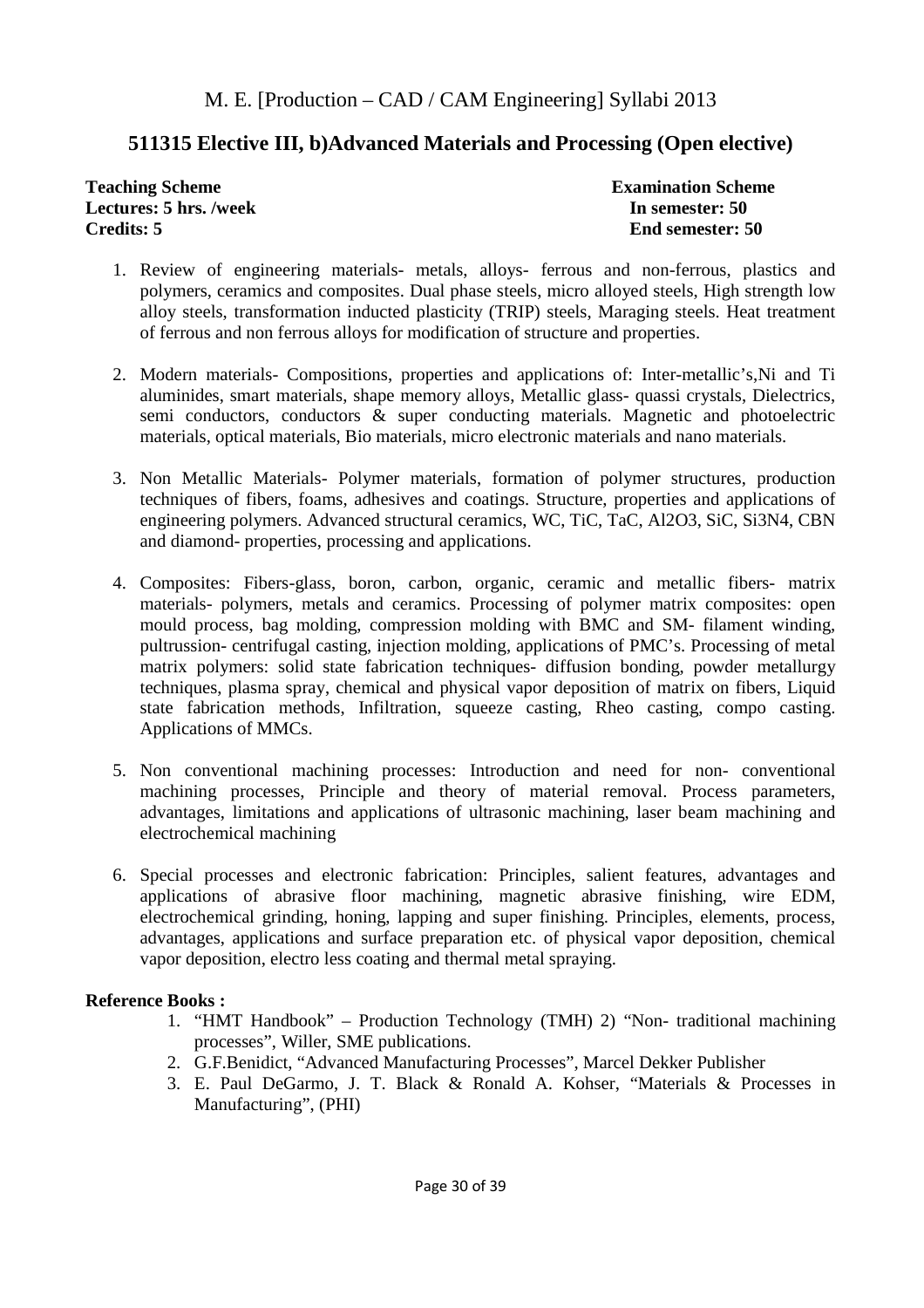- 4. Geoff Eckold, "Design & Manufacturing of Composite Structures", Jaico Publishing House
- 5. S. Kalpaljian& Steven R. Schmidt, "Manufacturing Processe for Engineering Materials", Pearson Education
- 6. Krishnan K.Chawla, "Composite Material Science and Engineering", Springer- Verlog, 1987
- 7. Agarwal D &Brontman L.J., "Analysis & Performance of fibre composites", John Willey Publications, 1990
- 8. Mallik P.K. & Newman S.,"Composite Materials Technology", Henser Publications, 1990
- 9. Charles J A, Crane F.A.A. & Furness J A G ,"Selection and use of Engineering Materials", (3 rd edition ), Butterworth – Heiremann – 1977
- 10. P.K.Mishra (IIT, Kharagpur), "Materials and their applications", ( 4 th edition)- Jaico-1999
- 11. "Non Conventional Machining", –Narosa Publishing House
- 12. A. Ghosh and Malik, "Manufacturing Science", Affiliated East West Press Pvt. Ltd.
- 13. Vijendra Singh, " Physical Metallurgy", Standard Publishers Distributors, New Delhi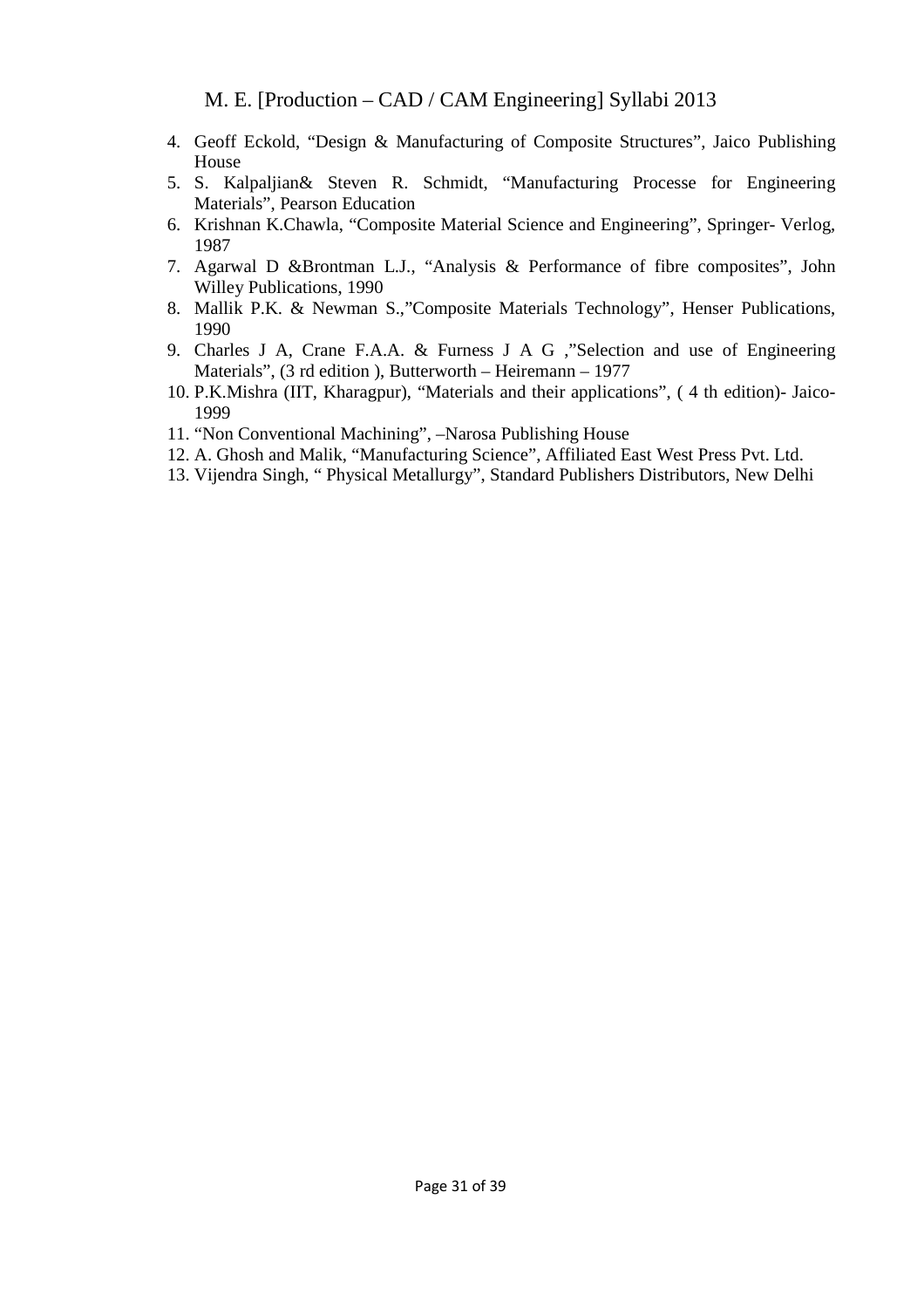## **511315 Elective III, c)Energy Resource Management (Open elective)**

**Teaching Scheme Examination Scheme Lectures: 5 hrs. /week In semester: 50 Credits: 5 End semester: 50** 

- **1. Introduction:** Global and Indian energy market, Energy scenario in various sectors and Indianeconomy. Need and importance of energy conservation and management. Payback period. Return on Investment (ROI). Life Cycle Cost. Sankey Diagrams. Specific Energy consumption. Load Management.
- **2. Energy Auditing** Methodology, analysis and reporting. Portable and on-line instruments, costing of utilities like steam, compressed air, electricity and water.
- **3. Steam and Condensate Systems**. Boilers (including packaged boilers), efficiency, testing, excess air and flue gas monitoring. Steam distribution. Steam traps. Condensate and flash steam utilization. Thermal insulation. Economic Thickness of Insulation (ETI).
- **4. Electrical systems**: Demand control, power factor improvement, benefits and ways of improvement. Load scheduling. Electric motors, losses, efficiency, energy- efficient motors, motor speed control, variable speed drive. Lighting: Illumination levels, fixtures, timers, energy efficient illumination.
- **5. Energy conservation:** Energy conservation in compressed air systems, refrigeration and airconditioning systems and water systems. Elementary coverage of energy conservation in pumps and fans. Opportunities in Process Industries for Energy conservation.
- **6. Cogeneration:** Concept, options (steam/gas turbine/DCT -based). Selection criteria. Application in various industries

- 1. P. H. Henderson: India-The Energy Sector, Oxford university Press.
- 2. D. A. Ray: Industrial Energy Conservation. Pergamon Press.
- 3. IGC Dryden, editor: The efficient use of Energy (Butterworths).
- 4. W. C. Turner, editor: Energy Management handbook (Wiley).
- 5. Patrick Steven R., Patric Dale R., Fordo Stephen: Energy Conservation Guide book, The Fairmont Press Inc.
- 6. Frank Keith, Yogi Goswami, "Energy Management and End Use Efficiency Handbook", Taylor & Francis.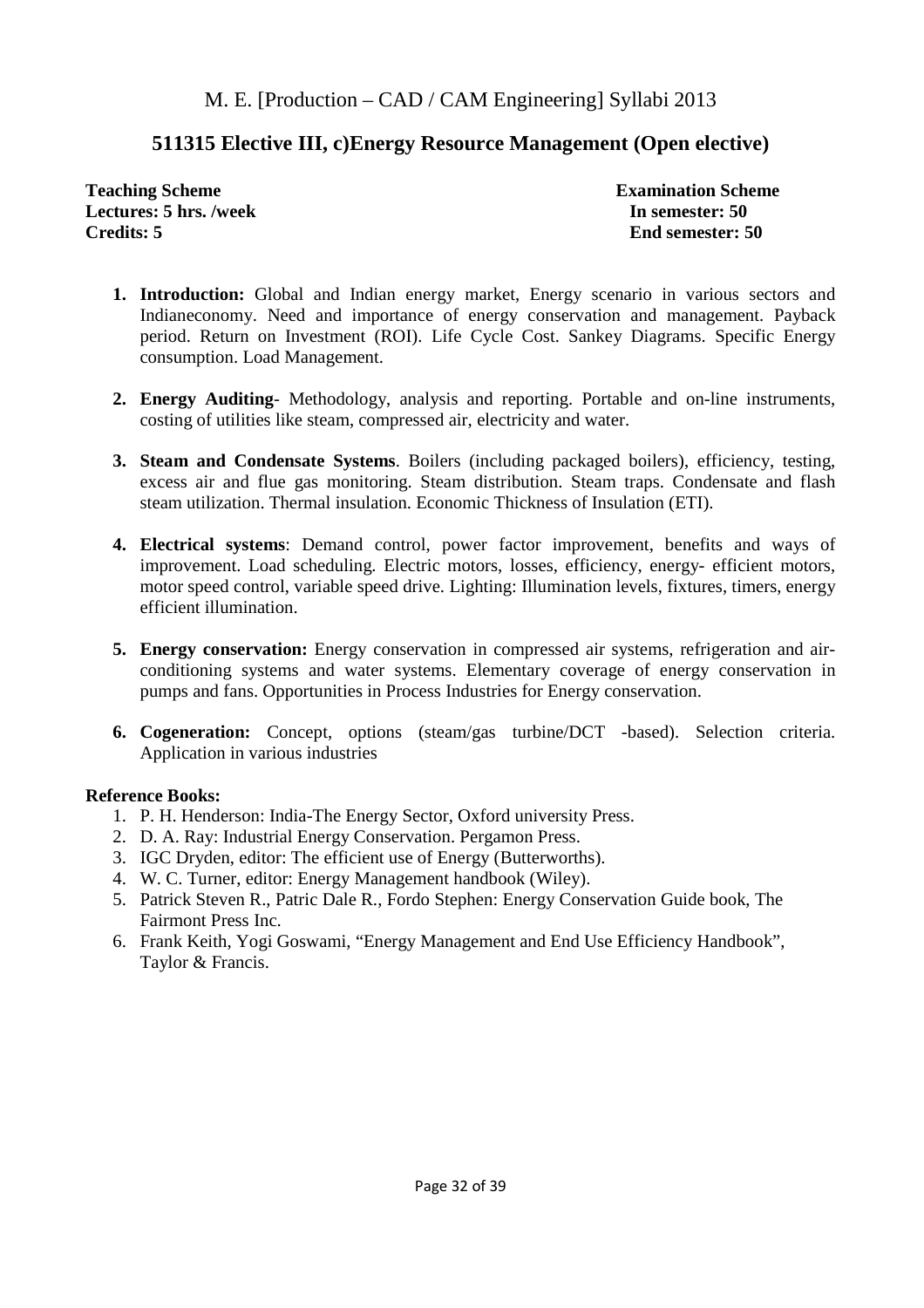## **511315 Elective III, d)Quality and Reliability Engineering (Open elective)**

**Teaching Scheme Examination Scheme Lectures: 5 hrs. /week In semester: 50 Credits: 5 End semester: 50** 

#### **Quality Engineering**

- 1. Concepts of Quality Engineering, Taguchi's Approach to Quality, On-line and Off-line Quality Control, Difference from Classical Approach, Quality Loss Function,System Design, Parameter Design, Tolerance Design, Causes of Variation,Classification of Parameters, Parameter Design Strategy
- 2. Steps in Robust Design, Quality Characteristics and Objective Functions, ControlFactors and their Levels, Noise Factors and Testing Conditions, Planning andConducting the Experiment
- 3. Response Surface Methodology First- order and Second-order Models, Crossed Array Experiments, Signal-to-Noise Ratios

#### **Reliability Engineering**

4. The Reliability Function, Failure Rate, Hazard Rate, Bath-tub Curve, Relationshipbetween Various Reliability Characteristics

Component Reliability, Mean-time-to-failure, Time-dependent Hazard Models –Constanthazard, Linear-hazard, Nonlinear-hazard and Gamma Models

- 5. System Reliability, Two-state Modeling, Series Models, Parallel Models, Series-parallel and Parallel-series Models, k-out-of-m Models, Standby Models, Non-series-parallel Models, Fault-tree Approach to System Modeling
- 6. Maintained Systems, Classification of Maintenance Activities: Breakdown,Preventive and Predictive Maintenance, Condition Monitoring, Maintainability andAvailability, Reliabilitycentered Maintenance

- 1. 1Phadke, M (1989). Quality Engineering using Robust Design, Prentice Hall.
- 2. Ross, P (1996). Taguchi Techniques for Quality Engineering, 2nd edition, McGrawHill.
- 3. Balgurusamy E (2003). Reliability Engineering, Tata McGraw Hill.
- 4. Birolini A (2004). Reliability Engineering: Theory and Practice, 4th edition, Springer.
- 5. Crowder M, Kimber A, Smith R and Sweeting T (1991). Statistical Analysis ofReliability Data, Chapman and Hall.
- 6. Kumamoto H and Henley E (1996). Probabilistic Risk Assessment and Managementfor Engineers and Scientists, IEEE Press.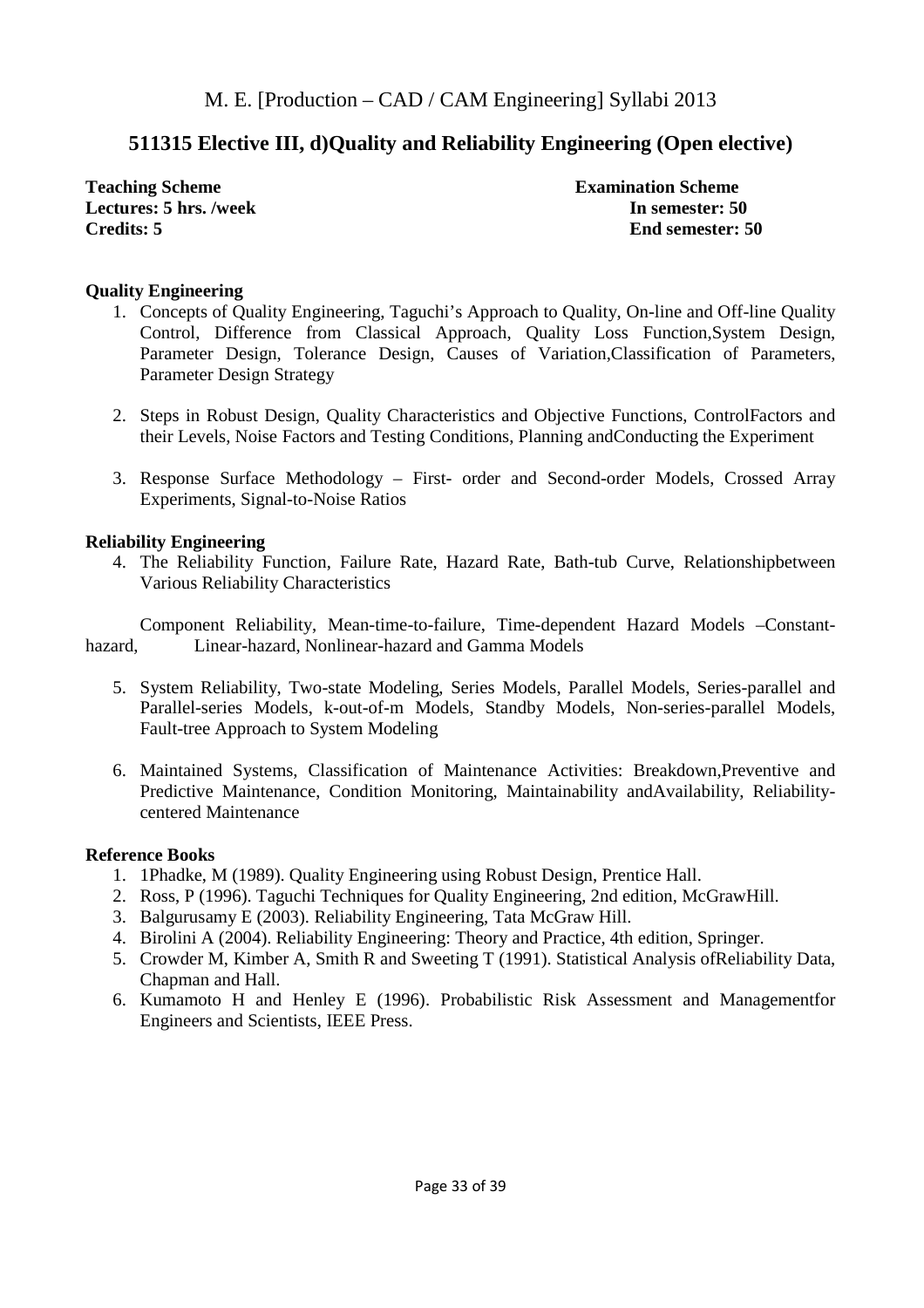## **511316Seminar II**

# **Teaching Scheme**<br> **Practicals: 4 hrs/week**<br> **Practicals: 4 hrs/week**<br> **Examination Scheme**<br> **Practicals: 4 hrs/week**

**Practicals: 4 hrs/week Term works: 50 Marks Credits: 4 control of the Credits: 4 control of the Credits: 4 control of the Credits: 4 control of the Credits: 4 control of the Credits: 4 control of the Credits: 4 control of Credits: 4 Oral:50 Marks** 

Each student is required to review the literature related to proposed dissertation work to be done. He/she is required to deliver the seminar and submit it in the form of short report.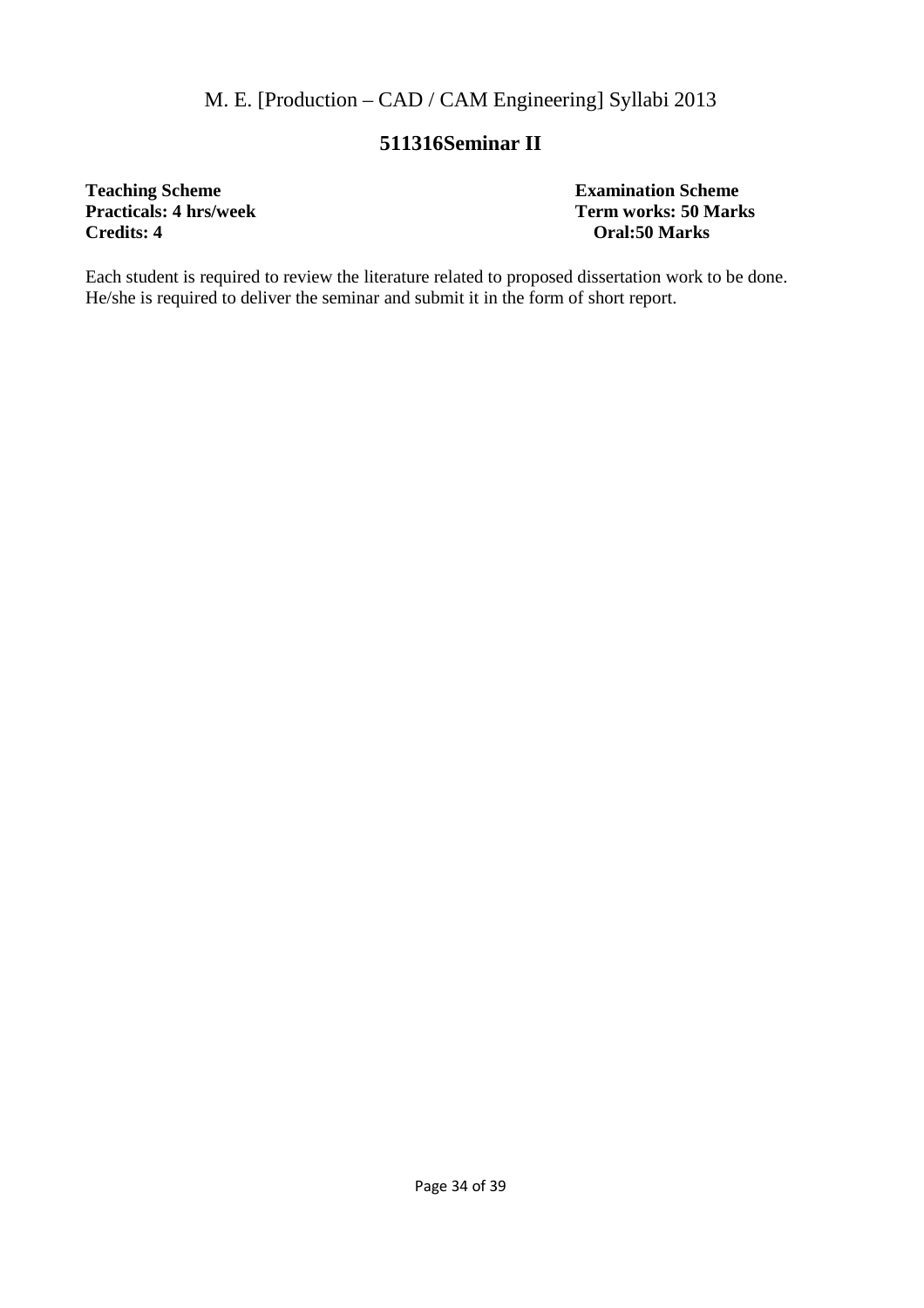## **511317Project Stage I**

**Practicals: 8hrs/week Credits: 8 Oral: 50 Marks** 

**Teaching Scheme**<br> **Practicals: 8hrs/week**<br> **Practicals: 8hrs/week**<br> **Examination Scheme**<br> **Practicals: 8hrs/week**<br> **Examination Scheme** 

Student has to submit a report based upon the following:

- Objective of the Project
- Problem statement
- Literature review
- Methodology
- Progress Achieved
- Difficulties encountered
- Experimental set up preparation
- Future plan of action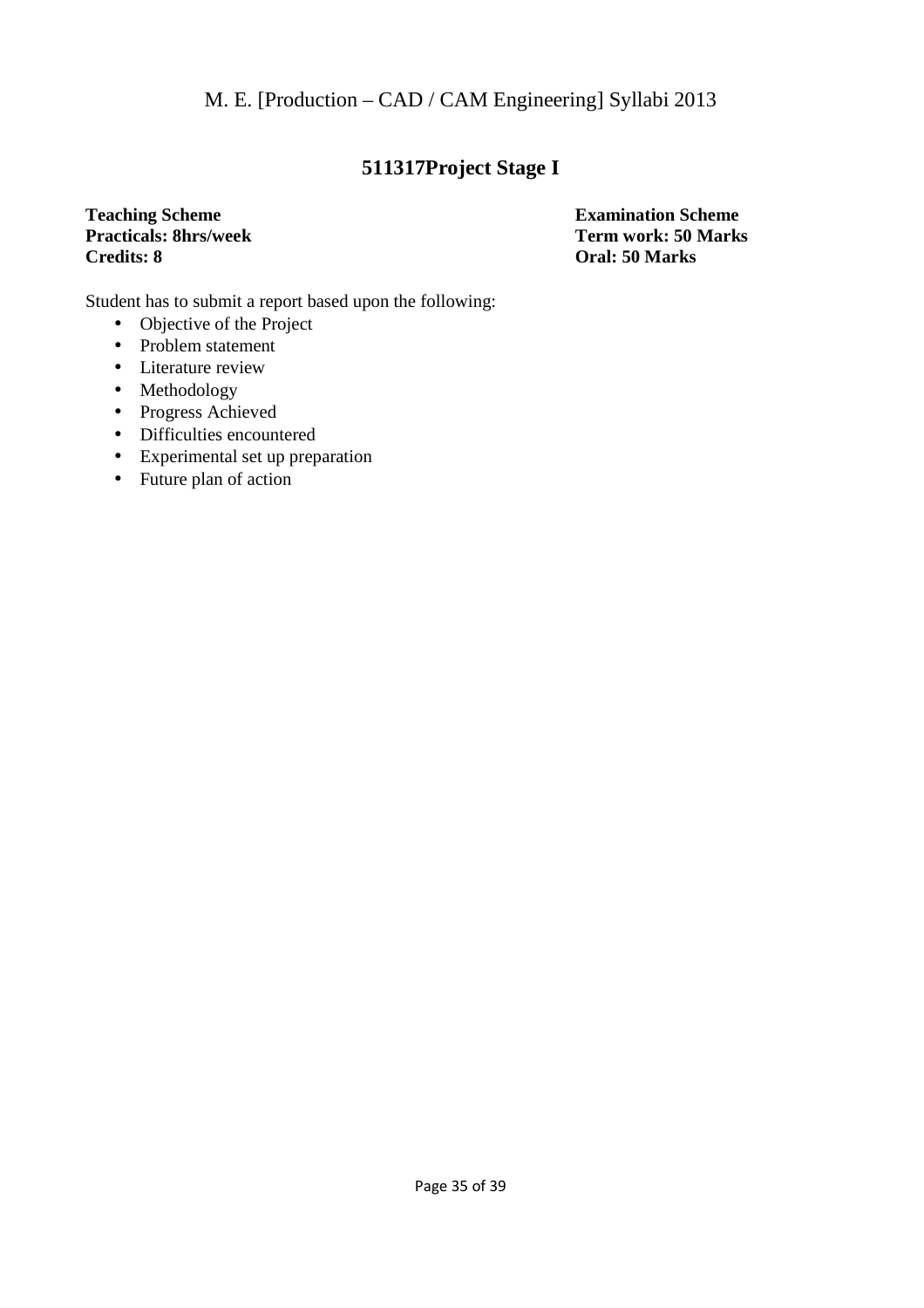## **511318Seminar III**

## **Teaching Scheme 2018** Examination Scheme **Examination Scheme Examination Scheme Practicals: 5 hrs/week Term works: 50 Mark Credits: 5 Oral:50 Marks**

**Term works: 50 Marks** 

Each student is required to review the literature related to the dissertation work to be done, or on any other relevant topic.

He/she is required to deliver the seminar and submit it in the form of short report.